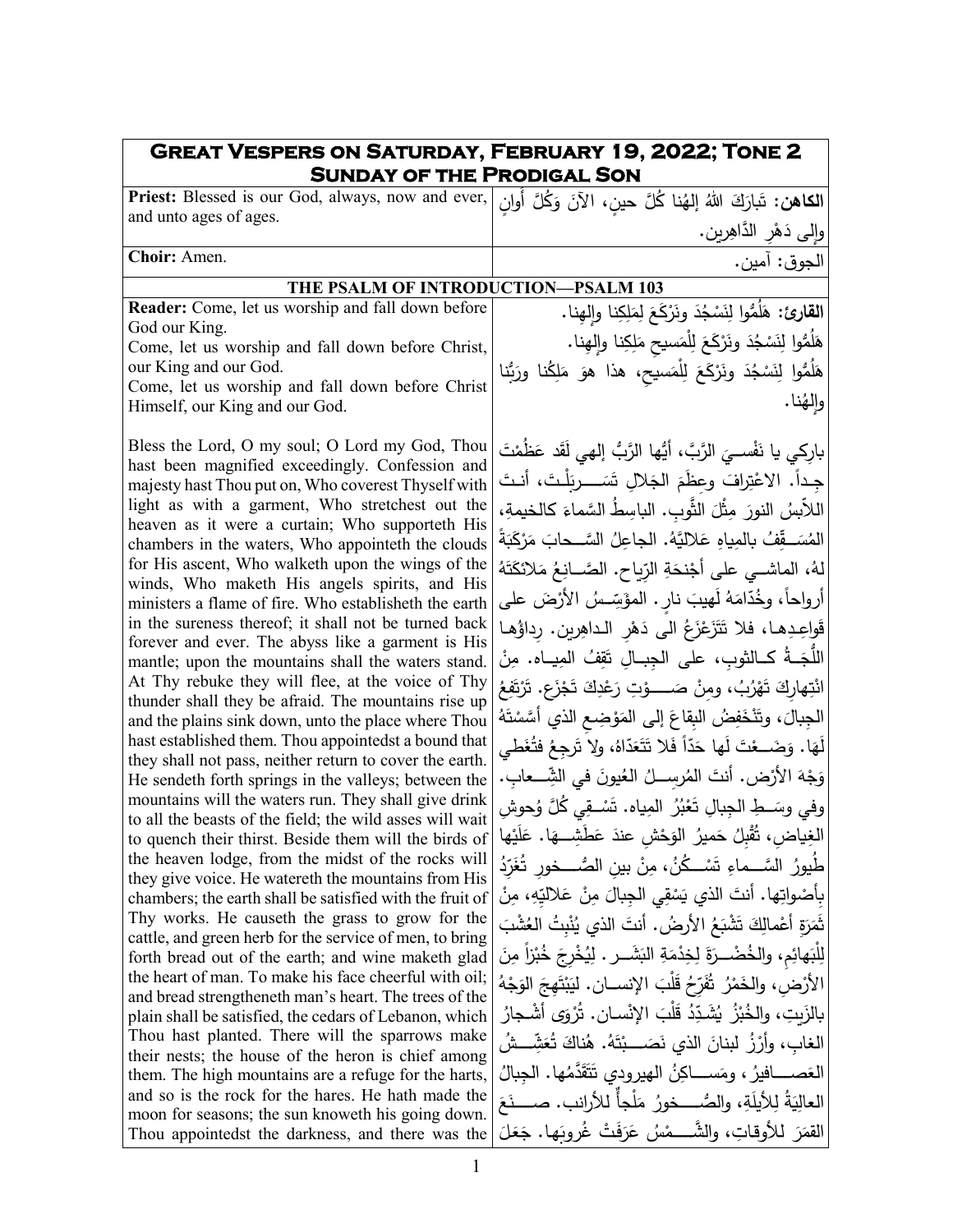| night, wherein all the beasts of the forest will go                                                         | الظُّلْمَةَ فكانَ لَيْلٌ، وفيهِ تعْبُرُ جميعُ وحوشِ الغاب.                                     |
|-------------------------------------------------------------------------------------------------------------|------------------------------------------------------------------------------------------------|
| abroad; young lions roaring after their prey, and                                                           | أَشْـــــبالٌ تَزْأَرُ لِتَخْطُفَ وتَطْلُبَ مِنَ اللهِ طَعـامَهـا.                             |
| seeking their food from God. The sun ariseth, and                                                           |                                                                                                |
| they are gathered together, and they lay them down<br>in their dens. Man shall go forth unto his work, and  | أشرَقَتِ الشَّمسُ فاجتَمَعَتْ، وفي صِـيَرها رَبَضَـت.                                          |
| to his labor until the evening. How magnified are                                                           | يَخْرُجُ الإِنســـــانُ إِلَى عَمَلِهِ وإِلَى صِـــــناعَتِهِ حتى                              |
| Thy works, O Lord! In wisdom hast Thou made them                                                            | المَســـــــاء . مـا أَعْظَمَ أَعْمـالَكَ يـا ربُّ، كلَّهـا بـحِكْمَةٍ                         |
| all. The earth is filled with Thy creation. So is this                                                      |                                                                                                |
| great and spacious sea, wherein are things creeping                                                         | صَــــــنَعْتَ. قَدِ امْتَلأَتِ الأَرضُ مِنْ خَليقَتِكَ. هذا                                   |
| innumerable, small living creatures with the great.                                                         | الْبَحْرُ الكَبِيرُ الواسِـــــعُ، هناكَ دَبّاباتٌ لا عَدَدَ لَهَا،                            |
| There go the ships; there this leviathan, whom Thou                                                         | حَيَواناتٌ صِغَارٌ مَعَ كِبارٍ . هُناكَ تَجْرِي السُّفُنُ، هذا                                 |
| hast made to play therein. All things wait on Thee, to                                                      |                                                                                                |
| give them their food in due season; when Thou givest                                                        | التِّنّينُ الذي خَلَقْتَهُ يَلْعَبُ فيه. وكلّها إيّاكَ تَتَرَجَّى،                             |
| it them, they will gather it. When Thou openest Thy<br>hand, all things shall be filled with goodness; when | لِتُعْطِيَهِا طعامَها في حينِه، وإذا أنتَ أَعْطَيْتَها                                         |
| Thou turnest away Thy face, they shall be troubled.                                                         |                                                                                                |
| Thou wilt take their spirit, and they shall cease; and                                                      | جمَعَتْ. تَفْتَحُ يدَكَ فَيَمْتَلِئُ الكُلُّ خيْراً، تَصْـــــرفُ                              |
| unto their dust shall they return. Thou wilt send forth                                                     | وجهَكَ فَيَضْــــطّْرِبون. تَنْزِعُ أَرواحَهُمْ فَيَفْنَوْنَ، وإلى                             |
| Thy Spirit, and they shall be created; and Thou shalt                                                       | تُرابِهِمْ يَرْجِعونَ. تُرْسِلُ روحَكَ فَيُخلَقُونَ، وتُجَدِّدُ وَجْهَ                         |
| renew the face of the earth. Let the glory of the Lord                                                      |                                                                                                |
| be unto the ages; the Lord will rejoice in His works.                                                       | الأرض. لِيَكُنْ مَجْدُ الرَّبِّ إلى الـدهْرِ ، يَفْرَحُ الرَّبُّ                               |
| Who looketh on the earth and maketh it tremble,                                                             | بأعمالِه. الذي يَنْظُرُ إلى الأرْض فيَجْعَلُها تَرْتَعِدُ،                                     |
| Who toucheth the mountains and they smoke. I will                                                           | ويَمَسُ الجبـالَ فَتُدَخِّنُ. أَسَـــبِّحُ الرَّبَّ في حَيَـاتِي،                              |
| sing unto the Lord throughout my life, I will chant to<br>my God for as long as I have my being. May my     |                                                                                                |
| words be sweet unto Him; I will rejoice in the Lord.                                                        | وأَرَّتِلُ لِإلهِي ما دُمْتُ مَوْجوداً. يَلَّذُ لَهُ تَأْمُلِي، وأنا                           |
| O that sinners would cease from the earth, and they                                                         | أَفْرَحُ بِالرَّبِّ. لِتَبِدِ الْخَطَأَةُ مِنَ الأَرضِ، ولا يبْقَ فيها                         |
| that work iniquity, that they should be no more. Bless                                                      | الأَثْمَة. بارِكِي يا نفسِــــيَ الرَّبّ. الشَّــــمْسُ عَرَفَتْ                               |
| the Lord, O my soul. The sun knoweth his going                                                              |                                                                                                |
| down. Thou appointedst the darkness, and there was                                                          | غُروبَها، جَعَلَ الظُلْمَةَ فكانَ لَيْلٌ. ما أعظَمَ أعمالَكَ                                   |
| the night. How magnified are Thy works, O Lord! In                                                          | يا ربُّ، كلَّها بحِكْمَةٍ صَنَعْتَ.                                                            |
| wisdom hast Thou made them all.                                                                             |                                                                                                |
| Glory to the Father, and to the Son, and to the Holy                                                        | المَجْدُ للِآبِ، والآبنِ، والروحِ الْقُدُسِ، الآنَ وكُلَّ أُوانِ                               |
| Spirit; both now and ever, and unto ages of ages.<br>Amen.                                                  | والِي دَهُرِ الداهِرِينِ. أمينِ.                                                               |
| Alleluia, Alleluia, Alleluia. Glory to Thee, O God.                                                         |                                                                                                |
| ( <i>thrice</i> )                                                                                           | هَلِلوبِيا، هَلِلوبِيا، هَلِلوبِيا، المَجْدُ لَكَ يا الله. (ثلاثا)                             |
| O our God and our Hope, glory to Thee!                                                                      | يا إلهَنا وَرَجاءَنَا لَكَ المَجْد.                                                            |
| THE GREAT LITANY                                                                                            |                                                                                                |
| Deacon: In peace, let us pray to the Lord.                                                                  | ا <b>لشماس:</b> بِسَلام إلى الرَّبِّ نَطْلُب.                                                  |
| Choir: Lord, have mercy.                                                                                    | ا <b>لجوقة</b> : يا رَبُّ ارْحَم.                                                              |
| <b>Deacon:</b> For the peace from                                                                           | ا <b>لشماس:</b> مِنْ أَجْلِ السَّلام الذي مِنَ الْعُلى وخَلاصٍ نُفوسِنا، إلى الرَّبِّ نَطْلُب. |
| above and the salvation of our                                                                              |                                                                                                |
| souls, let us pray to the Lord.                                                                             |                                                                                                |
| Choir: Lord, have mercy.                                                                                    | ا <b>لجوقة</b> : يا رَبُّ ارْحَم.                                                              |
| <b>Deacon:</b> For the peace of the whole world, the good                                                   | <b>الشماس:</b> مِنْ أَجْلِ سَلامٍ كُلِّ العالَمِ وحُسْنٍ شَاتِ                                 |
| estate of the Holy Churches of God, and the union of<br>all, let us pray to the Lord.                       | كنائِس اللهِ المُقَدَّسَةِ، واتِّحادِ الكُلِّ، إلى الرَّبِّ نَطلَب.                            |
| Choir: Lord, have mercy.                                                                                    | ا <b>لجوقة:</b> يا رَبُّ ارْحَم.                                                               |
|                                                                                                             |                                                                                                |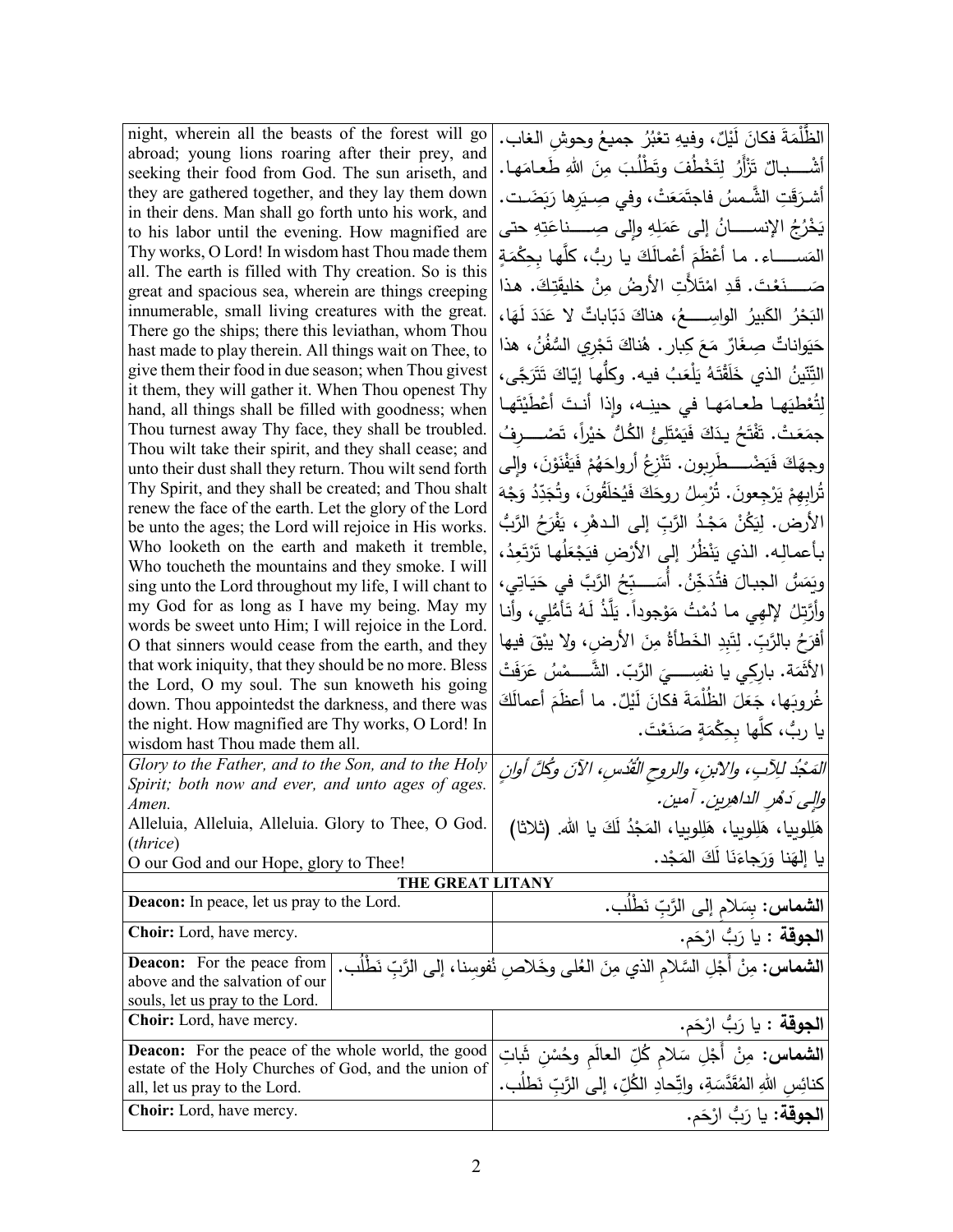| <b>Deacon:</b> For this Holy House and those who<br>with faith, reverence, and fear of God enter  | <b>الشماس:</b> مِنْ أَجْلِ هذا البَيْتِ المُقَدَّس، والذينَ يَدْخُلُونَ إليهِ       |
|---------------------------------------------------------------------------------------------------|-------------------------------------------------------------------------------------|
| therein, let us pray to the Lord.                                                                 | بإيمان وَوَرَعٍ وَخَوفِ اللهِ، إلى الرَّبِّ نَطْلُبٍ.                               |
| Choir: Lord, have mercy.                                                                          | ا <b>لجوقة:</b> يا رَبُّ ارْحَم.                                                    |
| <b>Deacon:</b> For our father and Metropolitan N., (our                                           | <b>الشماس:</b> مِنْ أَجْلِ أبينا ومتروبوليتِنا (فلان) وأسقُفِنا                     |
| Archbishop N. or Bishop N.), the honorable<br>presbytery, the diaconate in Christ, all the clergy | (فلان) والكَهَنَةِ الْمُكَرَّمينَ والشَمامسةِ الخُدّامِ بالمَسيح،                   |
| and people, let us pray to the Lord.                                                              | وجميع الإكليروس والشَّعْبِ، إلى الرَّبِّ نَطْلُب.                                   |
| Choir: Lord, have mercy.                                                                          | ا <b>لجوقة:</b> يا رَبُّ ارْحَم.                                                    |
| <b>Deacon: For Metropolitan Paul and Archbishop</b>                                               | الشماس: مِنْ أجلِ المِتْروبوليتِ بولُسَ والمِطْرانِ يوحَنا                          |
| John and their quick release from captivity and<br>safe return, let us pray to the Lord.          | وفَكِّ أَسْرِهِما وعَوْدَتِهِما سالِمَيْنِ، إلى الرَّبِّ نَطْلُب.                   |
| Choir: Lord, have mercy.                                                                          | ا <b>لجوقة:</b> يا رَبُّ ارْحَم.                                                    |
| For our country, its President, civil<br>Deacon:                                                  | (في أمريكا) الشمَّاس: مِنْ أَجْلِ حُكّام هَذا البَلَدِ،                             |
| authorities, and Armed Forces, let us pray to the Lord.                                           | ومُؤازَرَتِهِمْ في كُلِّ عَمَلٍ صالِحٍ، إلى الرَّبِّ نَطْلُب.                       |
| Choir: Lord, have mercy.                                                                          | ا <b>لجوق</b> : يا رَبُّ ارْحَم.                                                    |
| <b>Deacon:</b> For this city and every city and countryside                                       | <b>الشماس:</b> مِنْ أَجْلِ هذهِ المَدينةِ، وجَميع المُدُنِ                          |
| and the faithful who dwell therein, let us pray to the<br>Lord.                                   | والقُرى والمؤْمنينَ الساكِنينَ فِيها، إلى الرَّبِّ نَطْلُب.                         |
| Choir: Lord, have mercy.                                                                          | ا <b>لجوقة:</b> يا رَبُّ ارْحَم.                                                    |
| <b>Deacon:</b> For healthful seasons, abundance of the fruits                                     | ا <b>لشماس:</b> مِنْ أَجْلِ اعْتِدالِ الأَهْوِيَةِ وخِصْبِ الأَرْض                  |
| of the earth, and peaceful times, let us pray to the Lord.                                        | بالثِمارِ ، وأَوْقاتٍ سلاميَّةٍ، إلى الرَّبِّ نَطْلُبٍ.                             |
| Choir: Lord, have mercy.                                                                          | ا <b>لجوقة:</b> يا رَبُّ ارْحَم.                                                    |
| <b>Deacon:</b> For travelers by sea, by land, and by                                              | ا <b>لشماس:</b> مِنْ أَجْلِ المُسافرينَ في البَحْرِ والبَرِّ والجوِّ،               |
| air, the sick, the suffering, the captive, and for<br>their salvation, let us pray to the Lord.   | والمَرْضى والمَضْنِيينَ، والأَسْرَى وخَلاصِهِمْ، إلى الرَّبِّ نَطْلَب.              |
| Choir: Lord, have mercy.                                                                          | ا <b>لجوقة:</b> يا رَبُّ ارْحَم.                                                    |
| Deacon: For our deliverance from all tribulation,                                                 | ا <b>لشماس:</b> مِنْ أَجْلِ نَجاتِنا مِنْ كُلِّ ضيق وَغَضَبِ                        |
| wrath, danger, and necessity, let us pray to the Lord                                             | وخَطْرِ وَشِدَةٍ، إلى الرَّبِّ نَطْلُب.                                             |
| Choir: Lord, have mercy.                                                                          | ا <b>لجوقة:</b> يا رَبُّ ارْحَم.                                                    |
| <b>Deacon:</b> Help us; save us; have mercy on us; and                                            | <b>الشماس:</b> أعْضُدْ وَخَلِّصْ وارْحَمْ واحفَظْنا يا اللهُ بنِعْمَتِكَ.           |
| keep us, O God, by Thy grace.<br><b>Choir:</b> Lord, have mercy.                                  | ا <b>لجوقة:</b> يا رَبُّ ارْحَم.                                                    |
| Deacon: Calling to remembrance our all-                                                           | الشماس: بعدَ ذِكْرِنا الكلِّيَةَ القَداسَةِ الطاهِرَةَ، الفائِقَةَ البَرَكاتِ،      |
| holy, immaculate, most blessed<br>and                                                             | المَجيدةَ، سيّدَتَنا والِدةَ الإِلهِ الدائِمَةَ البَتوليَّةِ مَرْيَمَ، مَعَ جَميع   |
| glorious Lady the Theotokos and ever-<br>Virgin Mary, with all the Saints, let us                 | القدِّيسين، لِنوْدِعْ أنفُسَنا وبَعْضُنا بَعْضاً وَكُلَّ حَياتِنا لِلْمَسيحِ الإله. |
| commend ourselves and each other, and all                                                         |                                                                                     |
| our life unto Christ our God.<br>Choir: To Thee, O Lord.                                          | ا <b>لجوقة:</b> لَكَ يا رَبّ.                                                       |
| <b>Priest:</b> For unto Thee are due all glory, honor, and                                        |                                                                                     |
| worship to the Father and to the Son and to the                                                   | ا <b>لكاهن:</b> لأنَّهُ يَنْبَغي لَكَ كُلُّ تَمْجِيدِ وإِكْرامِ وسُجودٍ، أيها الآبُ |
| Holy Spirit, now and ever, and unto ages of ages.                                                 | والابنُ والروحُ القدُسُ، الآنَ وكلَّ أوانٍ، وإلى دهرِ الداهرين.                     |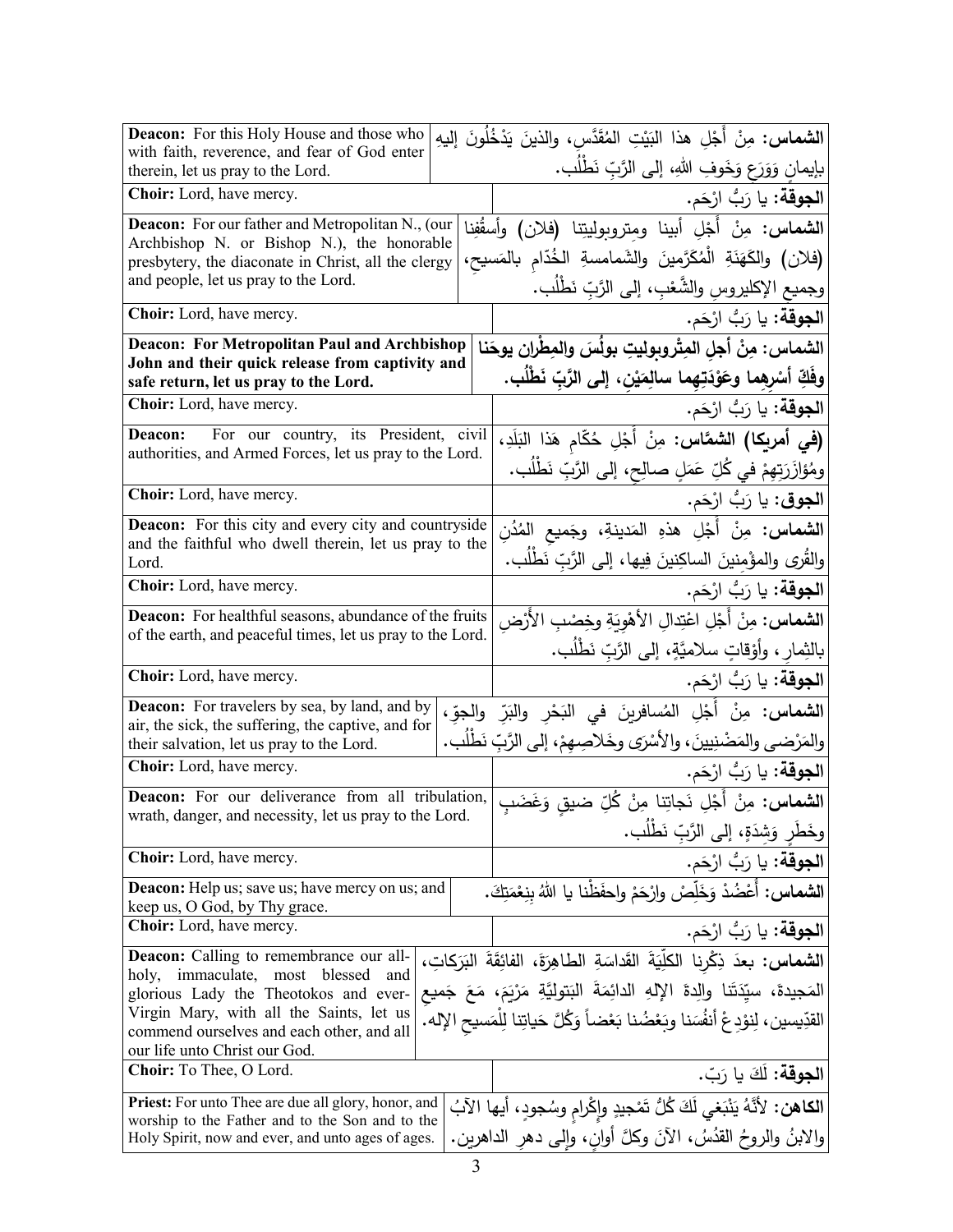| Choir: Amen.                                                                                                       | ا <b>لجوقة:</b> آمين.                                                                    |  |
|--------------------------------------------------------------------------------------------------------------------|------------------------------------------------------------------------------------------|--|
| "BLESSED IS THE MAN" and verses                                                                                    |                                                                                          |  |
| Blessed is the man who walks not in the counsel of the wicked.<br>Verse:                                           |                                                                                          |  |
| Refrain: Alleluia. Alleluia. Alleluia.                                                                             |                                                                                          |  |
| For the Lord knows the way of the righteous, but the way of the wicked will perish. Refrain<br><i>Verse:</i>       |                                                                                          |  |
| Serve the Lord in fear and rejoice; rejoice in Him with trembling. Refrain<br>Verse:                               |                                                                                          |  |
| Blessed are all who take refuge in Him. Refrain<br>Verse:                                                          |                                                                                          |  |
| Arise, arise, O Lord. Save me O my God. Refrain<br>Verse:                                                          |                                                                                          |  |
| Salvation belongs to the Lord. Thy blessing be upon Thy people. Refrain<br>Verse:                                  |                                                                                          |  |
| Glory to the Father and to the Son and to the Holy Spirit, both now and ever and unto ages<br>Verse:               |                                                                                          |  |
| of ages.                                                                                                           |                                                                                          |  |
| Amen. Alleluia. Alleluia. Alleluia. Glory to Thee O God (3 times).                                                 |                                                                                          |  |
| THE LITTLE LITANY                                                                                                  |                                                                                          |  |
| <b>Priest:</b> Again and again, in peace, let us pray to the<br>Lord.                                              | ا <b>لكاهن:</b> أيْضاً وأيْضاً بِسَلام إلى الرَّبِّ نَطْلُب.                             |  |
|                                                                                                                    | ا <b>لجوق</b> : يا ربُ ارْحَمْ.                                                          |  |
| <b>Choir:</b> Lord, have mercy.                                                                                    |                                                                                          |  |
| <b>Priest:</b> Help us; save us; have mercy on us; and                                                             | الكاهن: أَعْضُدْ، وَخَلِّصْ، وارْحَمْ، واحفَظْنا يا اللهُ بِنِعْمَتِكَ.                  |  |
| keep us, O God, by Thy grace.                                                                                      |                                                                                          |  |
| <b>Choir:</b> Lord, have mercy.                                                                                    | ا <b>لجوق</b> : يا ربُّ ارْحَمْ.                                                         |  |
| <b>Priest:</b> Calling to remembrance our all-holy,                                                                | ا <b>لكاهن:</b> بعدَ ذِكْرِنا الكُلِّيَّةَ القَداسَةِ، الطاهِرَةَ، الفائِقَةَ البَرَكاتِ |  |
| immaculate, most-blessed and glorious Lady the                                                                     |                                                                                          |  |
| Theotokos and ever-virgin Mary, with all the                                                                       | المَجيدة، سيِّدَتَنا والِدَةَ الإِلهِ الدائِمَةَ البَتولِيَّةِ مَرْيَمَ مَعَ جميع        |  |
| saints: let us commend ourselves and each other,                                                                   | القدِّيسين، لِنُوْدِعْ أَنْفُسَنا وبَعْضُنا بَعْضاً وَكُلَّ حَياتِنا لِلْمَسيحِ          |  |
| and all our life unto Christ our God.                                                                              | الإله.                                                                                   |  |
| Choir: To Thee, O Lord.                                                                                            |                                                                                          |  |
| <b>Priest:</b> For Thine is the might, and Thine is the                                                            | ا <b>لجوق</b> : لكَ يا ربّ.                                                              |  |
| kingdom, and the power and the glory of the Father                                                                 | الكاهن:لأنَّ لكَ العِزَّةَ ولكَ المُلْكَ والقُوَّةَ والمَجْدَ أَيُّها الآبُ              |  |
| and of the Son and of the Holy Spirit, now and                                                                     |                                                                                          |  |
| ever, and unto ages of ages.                                                                                       | والإبنُ والروحُ القُدُسُ، الآنَ وكُلَّ أوانِ وإلى دَهْرِ الدَّاهِرينِ.                   |  |
| Choir: Amen.                                                                                                       | ا <b>لجوق</b> : آمين.                                                                    |  |
| "O LORD, I HAVE CRIED" IN TONE TWO                                                                                 |                                                                                          |  |
| يا ربِّ إليكَ صَرَخْتُ، فاسْتَمِعْ لمي، إسْتَمِعْ لمي يا ربُّ.   O Lord, I have cried out unto Thee, hear Thou me; |                                                                                          |  |
| hear Thou me, O Lord. O Lord, I have cried out unto                                                                |                                                                                          |  |
| Thee, hear Thou me. Give ear to the voice of my                                                                    | يا ربِّ إليْكَ صَرَخْتُ فَاسْتَمِعْ لَى، أَنْصِتْ إِلَى صوتِ                             |  |
| supplication when I cry out unto Thee: hear Thou                                                                   | تَضَرُّعي حينَ أَصْرُخُ إِلَيكَ، إِسْتَمِعْ لَي يا رَبِّ.                                |  |
| me, O Lord.                                                                                                        |                                                                                          |  |
| Let my prayer be set forth before Thee as the incense,<br>and the lifting up of my hands as the evening            | لِتَسْتَقِمْ صَلاتي كالبَخور أمامَكَ، ولْيَكُنْ رَفْعُ يَدَيَّ                           |  |
| sacrifice; hear Thou me, O Lord.                                                                                   | كَذَبِيحَةٍ مَسائيَّةٍ، إِسْتَمِعْ لي يا رَبُّ.                                          |  |
| Set a watch, O Lord, before my mouth, and a                                                                        |                                                                                          |  |
| protecting door round about my lips.                                                                               | إِجْعَلْ يا رَبُّ حارساً لِفَمي وبِاباً حَصيناً على شَفَتَيَّ.                           |  |
| Incline not my heart to evil words, to make excuses                                                                |                                                                                          |  |
| in sins.                                                                                                           | لا تُمِلْ قَلْبِي إِلَى كَلامِ الشرِّ فَيَتَعَلَّلَ بِعِلَلِ الخطايا.                    |  |
| With men that work iniquity; and I will not                                                                        | مَعَ الناسِ العامِلينَ الإِثْمَ ولا أَتَّفِقُ مَعَ مُخْتارِبِهِمْ.                       |  |
| communicate with the choicest of them.                                                                             |                                                                                          |  |
| The just man shall correct me in mercy and shall                                                                   | سَيؤَدِّبُنى الصدِّيقُ بِرَحْمَةٍ وبِوَبِّخُنى أَمّا زِيتُ الخاطِئ                       |  |
| reprove me; but let not the oil of the sinner anoint my                                                            |                                                                                          |  |
| head.                                                                                                              | فلا يُدهَنُ به رأسي.                                                                     |  |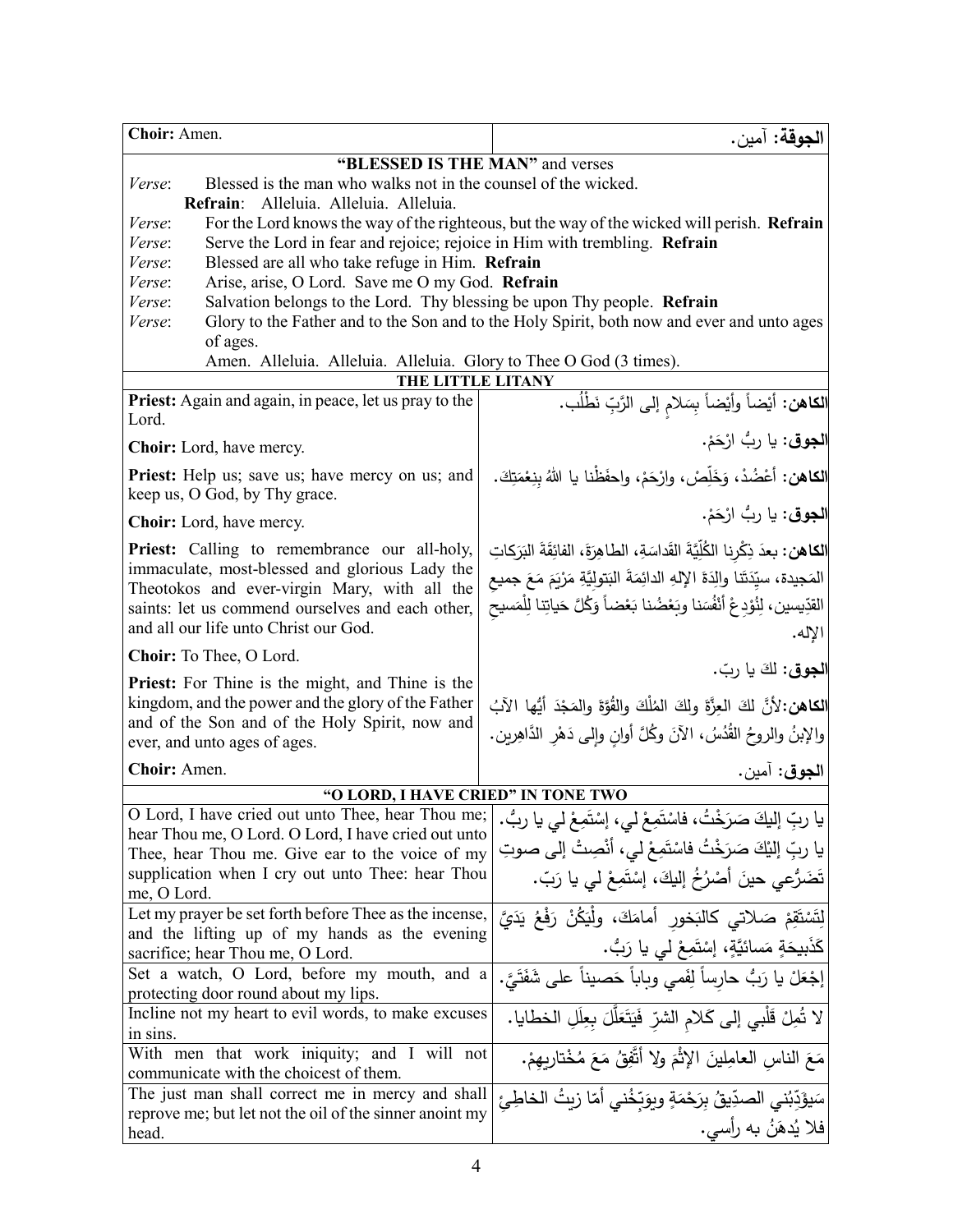| For my prayer also shall still be against the things                                                         |  | لأنَّ صَلاتي أيضاً في مَسَرَّتِهِمْ، قَدِ ابْتُلِعَتْ قُضاتُهُمْ                  |
|--------------------------------------------------------------------------------------------------------------|--|-----------------------------------------------------------------------------------|
| with which they are well pleased; their judges falling                                                       |  |                                                                                   |
| upon the rock have been swallowed up.                                                                        |  | مُلْتَصِقِينَ بِصَخْرَةٍ.                                                         |
| They shall hear my words, for they are sweet; as                                                             |  | يَسْمَعونَ كَلِماتي فإنّها قَدِ اسْتُلِذَّتْ مِثْلَ سَمْنِ الأرْضِ                |
| when the thickness of the earth is broken upon the<br>ground, their bones are scattered by the side of hell. |  | المُنْشَقِّ على الأَرْضِ تَبَدَّدَتْ عِظَامُهُمْ حولَ الجَحيم.                    |
| But to Thee, O Lord, Lord, are mine eyes; in<br>Thee have I put my trust, take not away my soul.             |  | لأنَّ يا ربُّ، يا ربُّ إليكَ عَيْنَيَّ وعليكَ تَوَكَّلْتُ فلا تَنْزِع نَفسي.      |
| Keep me from the snare which they have laid                                                                  |  |                                                                                   |
| for me, and the traps of the workers of iniquity.                                                            |  | إِحْفَظْنِي مِنَ الفَخِّ الذي نَصَبوهُ لي ومِنْ مَعاثِرِ فاعِلي الإثمِ.           |
| Let the wicked fall into their own nets,<br>whilst I alone escape.                                           |  | نَسْقُطُ الخَطَأَةُ في مَصائِدِهِم وأكونُ أنا على انْفِرادٍ إلى أنْ أَعْبُرَ .    |
| I cried unto the Lord with my voice, with my                                                                 |  |                                                                                   |
| voice unto the Lord, did I make my supplication.                                                             |  | بِصَوْتِي إلى الرَّبِّ صَرَخْتُ، بِصَوْتِي إلى الرَّبِّ تَضَرَّعْتُ.              |
| I poured out my supplication before Him; I showed                                                            |  | أَسْكُبُ أَمامَهُ تَضَرُّعي وأَحْزاني قُدّامَهُ أَخَبِّرُ .                       |
| before Him my trouble.                                                                                       |  |                                                                                   |
| When my spirit was overwhelmed within me, then                                                               |  | عند فناءِ روحي مِنّي أنتَ تعرِفُ سُبُلِي.                                         |
| Thou knewest my path.                                                                                        |  |                                                                                   |
| In the way wherein I walked have they secretly laid                                                          |  | في هذا الطَّريقِ الذي كُنْتُ أسلَكُ فيهِ أخْفَوا ليَ فخّاً.                       |
| a snare for me.                                                                                              |  |                                                                                   |
| I looked on my right hand, and beheld, but there was                                                         |  | تأمَّلتُ في الميامِنِ وأَبْصَرْتُ فلَمْ يَكُنْ مَنْ يَعرِفُني.                    |
| no man that would know me.                                                                                   |  |                                                                                   |
| Refuge failed me; no one cared for my soul.                                                                  |  | ضاعَ المَهْرَبُ منّي ولَمْ يُوجَدُ مَنْ يَطْلُبُ نفسي.                            |
| I cried unto Thee, O Lord; I said: Thou art my refuge                                                        |  | فصرَخْتُ إليكَ يا ربُّ وقُلْتُ أنتَ هو رجائي ونَصيبي                              |
| and my portion in the land of the living.                                                                    |  | في أرْضِ الأحياء.                                                                 |
| Attend unto my cry, for I am brought very low.                                                               |  | أَنْصِتْ إلى طِلْبَتي فإنّي قَدْ تَذَلَّلْتُ جداً.                                |
| Deliver me from my persecutors, for they are                                                                 |  | نَجِّني مِنَ الذينَ يَضْطْهِدونَني فَإِنَّهُمْ قَد اعْتَزُّوا عليَّ.              |
| stronger than I.                                                                                             |  | For the Resurrection in Tone Two                                                  |
| Verse 10. Bring my soul out of prison, that I may                                                            |  | ع نقلك 10 . أخرج منَ الحَبسِ نَفسيِ، لكِي أشكُر                                   |
| <i>praise Thy Name.</i> Come ye, let us worship Him Who                                                      |  |                                                                                   |
| was born of the Father before all time, the Word of                                                          |  | <i>اسْمَكَ.</i> هَلُمُّوا لِنَسْجُدَ لِلْمَولُودِ مِنَ الآبِ قَبْلَ الدُهُورِ ،   |
| God, incarnate of the Virgin Mary; for He did submit                                                         |  | كَلِمَـةِ اللهِ المُتَجَسِّــــدِ مِنْ مَرِيَمَ البَتولِ، لأنَّـهُ احتمَلَ        |
| to crucifixion by His own choice, was delivered to                                                           |  | الصَّلبَ بِاختِيارِهِ ودُفِعَ إلى قَبْرٍ ، وقَامَ مِنْ بَيْنِ الأَمْواتِ          |
| burial as He Himself willed, rose from the dead, and<br>saved me, who was lost.                              |  | وخَلْصَني أنا الإِنْسانَ الضَّالَ.                                                |
| <b>Verse 9.</b> The righteous shall wait for me until Thou                                                   |  | غز <b>تَكِكُ 9.</b> إيايَ يُنْتَظِّر الصِدِّيقِونَ حتى تُجازِيني.                 |
| recompense me. Verily, Christ our Savior nailed to                                                           |  |                                                                                   |
| His Cross the handwriting of the decree, and did                                                             |  | إنَّ المَســيحَ مُخَلِّصَــنا قَدْ سَــمَّرَ بِالصَّــليبِ الصَــكَّ              |
| expunge it. And He abolished the might of Death. Let                                                         |  | المَكتُوبَ عَلَيْنا ومَحاهُ، وأَبْطَلَ اعتِزازَ  المَوتِ. فَلْنَسْجُدْ            |
| us therefore adore His third-day Resurrection.                                                               |  | لقيامتِهِ ذَاتِ الثَّلاثَةِ الأَيَّامِ.                                           |
| Verse 8. Out of the depths have I cried to Thee,                                                             |  | عْ تَصَلِّكُهُ 8. مِنَ الأَعْماقِ صَدَيْتُ اللَّكَ يا ربُّ، يا ربُّ اشتَمِعْ      |
| O Lord, Lord hear my voice. Come, let us with                                                                |  |                                                                                   |
| the archangels praise the Resurrection of                                                                    |  | صَـُوتِـى. ۖ هَلَمُّوا لِنُسَـبِّحَ مَعَ رُؤسَـاءِ المَلائِكةِ قِيامَةَ المَسـيح، |
| Christ; for He is the Redeemer and Savior of                                                                 |  | لأنَّهُ هُوَ الفادي ومُخلِّصُ نُفُوسِــــنـا، وهُوَ الْمُزْمِعُ أَنْ يَأْتَىَ     |
| our souls, and He it is Who will come with                                                                   |  |                                                                                   |
| fearful magnificence and glorious might to                                                                   |  | أيضاً بِمَجْدٍ رَهيبِ واقْتِدارِ عَزيزِ لِيَدينَ العَالمَ الَّذي بَرَاهُ.         |
| judge the world which He hath created.                                                                       |  |                                                                                   |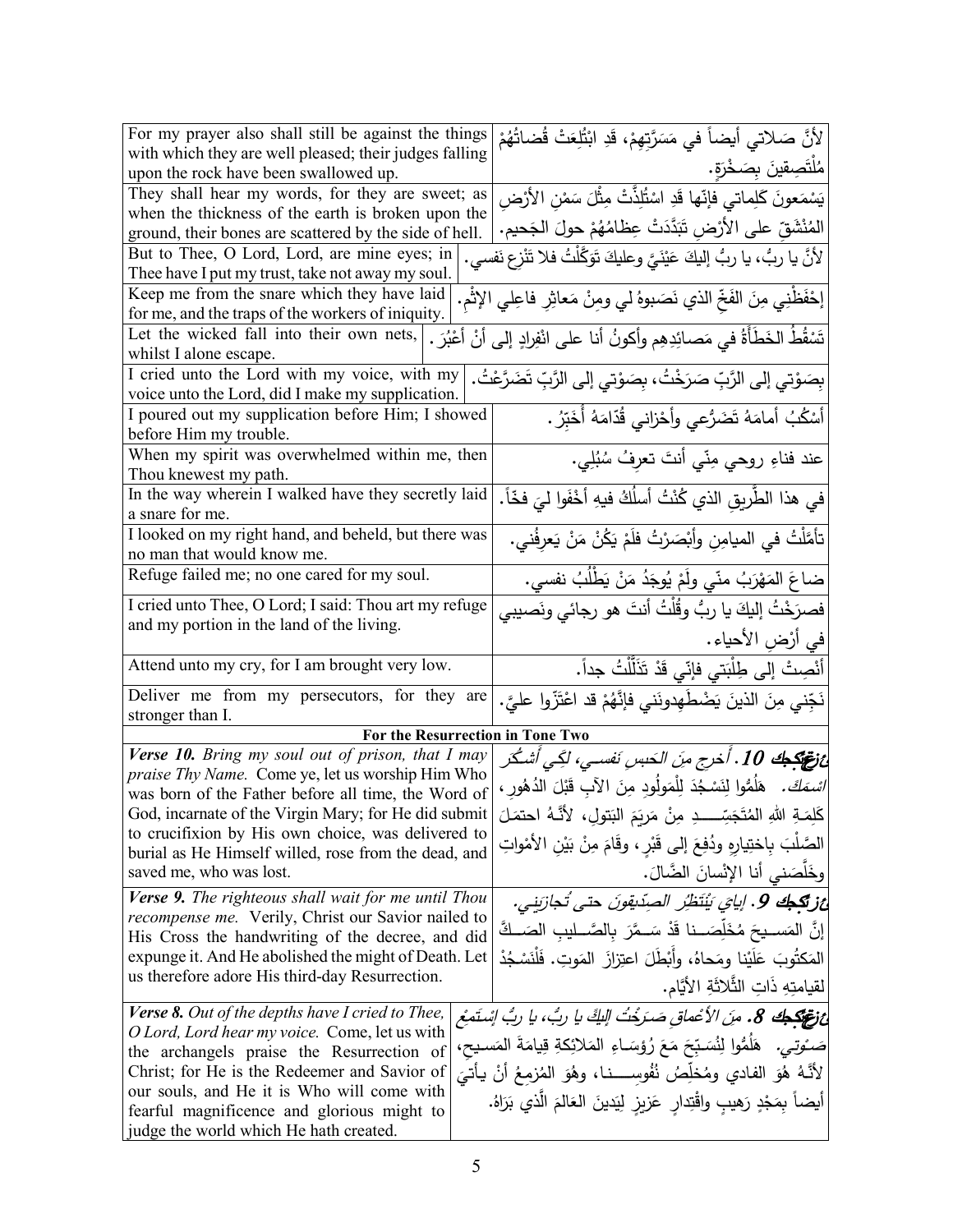| <b>Verse</b> 7. Let Thine ears be attentive to the voice of                                                        |                                                                                       |
|--------------------------------------------------------------------------------------------------------------------|---------------------------------------------------------------------------------------|
| my supplication. O Thou Who wast crucified and                                                                     | ئ في 15 من 15. لَتِكُن أَذْناكَ مُصْـــغِيَتِين إلى صَـــوتِ                          |
| wast buried, the angel did proclaim Thee, that Thou                                                                | تَضَرَّعِي.    يا مَنْ صُلِبَ وِدُفِنَ، إنَّ الملاكَ قد كَرَزَ                        |
| art the Master, saying to the women, Come ye and                                                                   | بكَ أَنَّكَ السيِّدُ قائلاً للنِسْوةِ: هلُمَّ انظُرْنَ حيثُ وُضِعَ                    |
| behold where the Lord was laid; for He is risen as He                                                              |                                                                                       |
| said; for He is the Almighty One, and therefore, do                                                                | الربُّ، لأنَّهُ قـامَ كمـا قـالَ بمـا أنَّـهُ القَديرِ . وَلهذا                       |
| we worship Thee, O Thou Who alone art deathless;                                                                   | فَلْنَسْجُدْ لَكَ يا فاقِدَ المَوْتِ وحدَكَ. فَيا أَيُّها المَسـيحُ                   |
| O Christ, Giver of life, have mercy upon us.                                                                       | المُعطى الحَياةَ ارْحَمنا.                                                            |
| Verse 6. If Thou, O Lord, shouldest mark iniquities,                                                               | ئ زنگجك 6. إنْ كُنتَ للِأَثام راصِدًا يا رَبُّ، فَيا رَبُّ                            |
| O Lord, who shall stand? For with Thee there is                                                                    |                                                                                       |
| forgiveness. With Thy Cross Thou didst abolish the                                                                 | مَ <i>نْ يَثْبُتْ؟ فَإِنَّ مِن عِندِكَ الا</i> غْت <i>فِارِ .</i> بِصَـــليبِكَ قَدْ  |
| curse of the tree; with Thy Death and Burial Thou                                                                  | أَبْطَلْتَ لَعْنَةَ العُود، وبِمَوتِكَ ودَفْنِكَ أَمَتَّ اقْتِدارَ                    |
| didst cause the might of Death to die; and with Thy<br>Resurrection Thou didst enlighten mankind.                  | المَوْت، وبِقِيامَتِكَ أَنَرْتَ جِنْسَ الْبَشَــرِ ، فَلِذَلكَ نَهْتِفُ               |
| Wherefore, do we cry to Thee, O Christ our God, the                                                                |                                                                                       |
| Benefactor, glory to Thee.                                                                                         | نَحوَكَ: أَيُّها المَسيحُ إلهُنا المُحسِنُ، المجدُ لك.                                |
| Verse 5. Because of Thy Name have I waited for                                                                     |                                                                                       |
| Thee, O Lord; my soul hath waited upon Thy                                                                         | ئ تانىيكى ئى مۇن أجل اشىمكى صَـــَبْرْتُ لكَ يا رَبّ،                                 |
| word, my soul hath hoped in the Lord. O Lord,                                                                      | صَبَرَتْ نفسى في أقوالكِ، تَوَكَّلَتْ نَفسى على الرَّبّ .                             |
| verily, the gates of Death were opened to Thee for                                                                 | أَيُّهـا الرَّبُّ، إنَّ أبَوابَ المَوتِ قَـدِ انْفتَحَـتْ لـكَ مِنَ                   |
| fear of Thee. And as the gate-keepers of Hades                                                                     |                                                                                       |
| saw Thee they did tremble; for Thou didst break                                                                    | الخَوْف. وإِذْ أَبِصَـــرَكَ بَوَّابُو الْجَحيمِ ارْتَعَـدُوا، لأَنَّـكَ              |
| asunder its brazen gates; didst crush its iron bars;                                                               | حَطَّمْتَ أَبْوابَهُ النُحاسِـــيَّةَ وسَـــحَقْتَ أَمْخَالَهُ الْحَديديَّة،          |
| didst bring us out from the shadow and darkness                                                                    | واخْرَجْتَنا مِنْ ظُلِّ الموتِ وادْلِهمامِهِ، ومزَّقتَ رباطاتِنا.                     |
| of death; and didst break our bonds asunder.                                                                       |                                                                                       |
| Verse 4. From the morning watch until night,<br>from the morning watch let Israel trust in the                     | <b>غزتكمك 4.</b> من الفجارِ الصُنْح إلى اللّيلِ، من الفجار                            |
| Lord. Come let us all sing with our mouths a                                                                       | <i>الصُّنْحِ فَلْيَتَّكِلُ إِسْرائِيلُ على الرَّبّ.</i> هَلْمّوا جَميعًا، لِنُرَيِّلَ |
| song of salvation. Let us kneel down in the house                                                                  | مِنْ أَفواهِنا مُنشِدينَ شَىبِيحًا خَلاصِيًّا، وَلِنَجِثُ في بَيتِ                    |
| of the Lord saying, O Thou Who wast crucified                                                                      |                                                                                       |
| on a Tree, Who didst rise from the dead, and                                                                       | الرَّبِّ قائِلينَ: يا مَن صُلِبَ عَلى عُودٍ، وانبَعَثَ مِن بَين                       |
| Who still remainest in the bosom of the Father,                                                                    | الأمواتِ، وَلَم يَزَل في حِضنِ أبيهِ، اغفِر لَنا خَطايانا.                            |
| forgive us our sins.                                                                                               |                                                                                       |
| For the Prodigal Son in Tone One                                                                                   |                                                                                       |
| Verse 3. For with the Lord there is mercy and with                                                                 | غز <b>تَكِطِكَ 3.</b> لأنَّ مِنَ الرَّبِّ الرَّحْمَةَ، وَمِنْهُ النَّجاةَ             |
| Him is abundant redemption, and He will deliver                                                                    | الكَثيرة، وَهُو يُنَجِّى إِسْرائيلَ مِنْ كُلِّ آثامِهِ. ۖ لَقَدِ ائْتُمِنْتُ          |
| <i>Israel from all his iniquities.</i> I have been entrusted<br>with a verdant and faultless region, but I planted |                                                                                       |
| evil in its soil and reaped its ears with the scythe of                                                            | على كُورَة نَضيرَةٍ وَعَادِمَةِ الخَطَأ، فَزَرَعْتُ الإِثْمَ في                       |
| laziness. And I gathered my deeds into sheaves but                                                                 | أَرْضِها، وحَصَدْتُ سَنابِلَها بمِنْجَلِ الكَسَلِ، وجَمَعْتُ                          |
| placed them not on the threshing-floor of                                                                          | أَكْداسَ أَعْمالي حُزَماً، ولَمْ أَضَعْها في مِدْرَسِ التَّوبة.                       |
| repentance. Wherefore, I ask Thee, O divine                                                                        |                                                                                       |
| Husbandman, to winnow the straw of my deeds                                                                        | لِذا أَسْأَلُكَ يا إِلَهَنا، الفَلاَّحَ الأَزَلِيَّ، أَنْ تُذَرِّيَ تِبْنَ أَعْمالِي  |
| with the breeze of Thy compassionate love; and fill                                                                | بِنَسيم مَحَبَّتِكَ العَطوفة. وامْلاً نَفْسى مِنْ قَمْحِ الغُفْرانِ،                  |
| my soul with the wheat of forgiveness. Store me in<br>Thy heavenly garners and save me.                            | واخْزِنِّي في أَهْرائِكَ السَّماويةِ، وخَلِّصْني.                                     |
| Verse 2. Praise the Lord, all nations; praise Him,                                                                 | ئز تَكِطِكَ 2. سَبْحُولِ الرَّبَّ يا جَمِيعَ الأَمَمِ، وَامْدَحُوهُ يا                |
| all people.                                                                                                        |                                                                                       |
|                                                                                                                    | سائر الشَّعوب.                                                                        |
|                                                                                                                    |                                                                                       |
|                                                                                                                    |                                                                                       |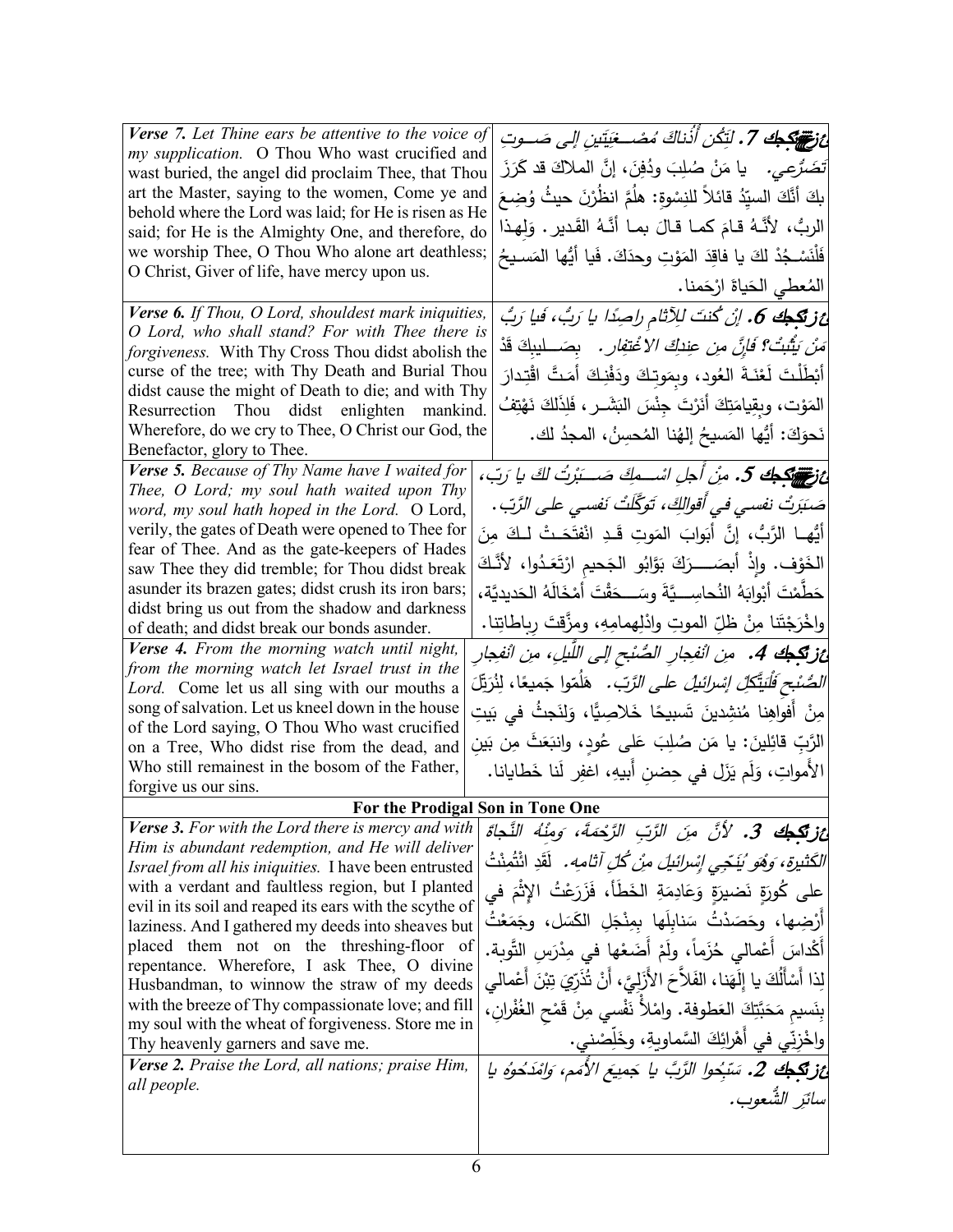| I have been entrusted with a verdant and faultless<br>لَقَدِ ائْتُمِنْتُ على كُورَةٍ نَضـيرَةٍ وَعَادِمَةِ الخَطَأُ، فَزَرَعْتُ<br>region, but I planted evil in its soil and reaped its<br>الإِثْمَ في أَرْضِـها، وحَصَـدْتُ سَنابِلَها بِمِنْجَلِ الكَسَلِ،<br>ears with the scythe of laziness. And I gathered my<br>deeds into sheaves but placed them not on the<br>وجَمَعْتُ أَكْداسَ أَعْمالـي حُزَمًا، ولَمْ أَضَعْها فـي مِدْرَسِ<br>threshing-floor of repentance. Wherefore, I ask<br>النَّوبة. لِذا أَسْـــأَلُكَ يا إِلَهَنا، الفَلاّحَ الأَزَلِيَّ، أَنْ تُذَرِّيَ<br>Thee, O divine Husbandman, to winnow the straw<br>of my deeds with the breeze of Thy compassionate<br>تِبْنَ أَعْمالي بِنَسيم مَحَبَّتِكَ العَطوفة. وامْلاً نَفْسي مِنْ<br>love; and fill my soul with the wheat of<br>قَمْحِ الغُفْرانِ، واخْزِنِّي في أَهْرائِكَ السَّماويةِ، وخَلِّصْني.<br>forgiveness. Store me in Thy heavenly garners and<br>save me.                                                                                                                                                                                                                                                   |
|----------------------------------------------------------------------------------------------------------------------------------------------------------------------------------------------------------------------------------------------------------------------------------------------------------------------------------------------------------------------------------------------------------------------------------------------------------------------------------------------------------------------------------------------------------------------------------------------------------------------------------------------------------------------------------------------------------------------------------------------------------------------------------------------------------------------------------------------------------------------------------------------------------------------------------------------------------------------------------------------------------------------------------------------------------------------------------------------------------------------------------------------------------------------------------------------------|
| Verse 1. For His mercy is great toward us, and the<br>اعز تَكِمِكَ 1. لأنَّ رَحْمَتَهُ قَدْ قَونِتْ عَلَينا ، وَحَقُّ الرَّبِّ<br>truth of the Lord endureth forever. Our way, O<br>َ <i>يَدُوُم إلى الدَّهرِ .</i> لِنَعْرِفْ يا إِخْوَةُ قُوَّةَ هَذا السِّرّ :  لأنَّ<br>brethren, is to know the power of this mystery; for<br>when the prodigal son ran away from sin, hastening<br>الابْنَ الشَّاطِرَ، لمّا فَرَّ منَ الخَطْيئَةِ مُبادِراً إلى<br>to that fatherly refuge, his all-good father welcomed<br>المأوى الأبَوِيَّ، اسْتَقْبَلَهُ الأبُ الكُلِّيُّ الصَّلاحِ وقَبِلَهُ،<br>him and kissed him, granting him signs of glory. He<br>celebrated the mystical joy to the celestial ones when<br>وَمَنَحَهُ أَيضاً عَلاماتٍ مَجْدِهِ، وأَقامَ الفَرَحَ السِّرِّيَّ<br>he killed the fatted calf, that we might conduct<br>لْلْعُلُويِّينَ، لَمّا ذَبَحَ لَهُ الْعِجْلَ الْمُسَمَّنَ، لِكَيْ نَتَصَرَّفَ<br>ourselves becomingly toward the One Who offers<br>sacrifice, the Father and Lover of mankind, and to<br>نحنُ كما يَليقُ نَحْوَ الذَّابِحِ، أي الآبِ المُحِبِّ البَشَرِ ،<br>the sacrificed One, the glorious Savior of our souls.<br>والذَّبيح المَجيدِ المُخَلِّص نُفوسنا. |
| DOXASTICON FOR THE PRODIGAL SON IN TONE TWO                                                                                                                                                                                                                                                                                                                                                                                                                                                                                                                                                                                                                                                                                                                                                                                                                                                                                                                                                                                                                                                                                                                                                        |
| Glory to the Father, and to the Son, and to the<br><i>المَجْدُ للآبِ والإبنِ والروحِ القدَسِ.</i> يا لَكَمْ مِنَ الصَّالحاتِ<br>Holy Spirit. Of what goodly things have I,<br>أَعْدَمْتُ ذاتـى أنا الشَّقـِّ، وَمِنْ أَيّ مُلْكٍ سَقَطْتُ أنا المَنْكودَ<br>wretched one, denied myself. And from what<br>sovereignty have I, luckless one, fallen. I have<br>حَظَّهُ. فقَدْ بَذِّرْتُ الغِنَى المُعْطَى لِى، وتَجاوَزْتُ الوصيَّةَ.<br>squandered the riches that were given to me, and<br>فالوَيِلُ لَكِ أَيَّتُها النَّفْسُ الشَّقِيَّةُ، إِذْ يُحْكَمُ عَلَيْكِ بِالنارِ<br>transgressed the commandment. Woe to thee,<br>wretched soul, when thou shalt be condemned to<br>المؤَبَّدة. فَلِذلِكَ، قَبْلَ الإِنْقِضاءِ، اهْتِفي إلى المَسيحِ الإله:<br>eternal fire. Wherefore, before the end, cry to<br>"أَللهُمَّ اقْبَلْني كالابْنِ الشَّاطِرِ ، وارْحَمْني ."<br>Christ God: God receive me as the prodigal son,<br>and have mercy upon me.                                                                                                                                                                                                                                               |
| THEOTOKION FOR THE RESURRECTION IN TONE TWO                                                                                                                                                                                                                                                                                                                                                                                                                                                                                                                                                                                                                                                                                                                                                                                                                                                                                                                                                                                                                                                                                                                                                        |
| Both now and ever, and unto ages of ages. Amen.<br>أتَتُها<br> الآنَ وكُلَّ أُوان، وإلى دَمُر الداهِرِينَ. آمين.<br>O Virgin, verily, the shadow of the law hath been<br>البَتولُ، إنَّ ظِلَّ الشَّريعةِ قَدْ انْتَسَخَ بِوُرودِ النِعمةِ، لأنَّهُ<br>annulled by the coming of thy grace; for as the<br>bush was burning but not consumed, so didst thou<br>كما أَنَّ العُلَّيقَةَ كانَتْ مُلتَهِبَةً ولمْ تَحترقْ، كذلكَ وَلَدْتِ<br>give birth while yet a Virgin. And instead of the<br>ولَبِثْتِ عَذراء. وعوَضَ عَمودِ النَّارِ أَشْرَقَ شمسُ العَذْلِ،<br>pillar of fire, the Sun of justice shone forth; and<br>instead of Moses, Christ the Savior of our souls.<br>وعِوَضَ موسى المَسيحُ مخلِّصُ نفوسنا.                                                                                                                                                                                                                                                                                                                                                                                                                                                                                  |
| THE HOLY ENTRANCE                                                                                                                                                                                                                                                                                                                                                                                                                                                                                                                                                                                                                                                                                                                                                                                                                                                                                                                                                                                                                                                                                                                                                                                  |
| (While the "both now" is chanted, the following dialogue occurs QUIETLY as the clergy make the entrance.)                                                                                                                                                                                                                                                                                                                                                                                                                                                                                                                                                                                                                                                                                                                                                                                                                                                                                                                                                                                                                                                                                          |
| <b>Deacon:</b> Let us pray to the Lord. Lord, have mercy.<br>ا <b>لشماس:</b> إلى الرَّبِّ نَطْلُبٍ. يارَبُّ ارْحَمْ.                                                                                                                                                                                                                                                                                                                                                                                                                                                                                                                                                                                                                                                                                                                                                                                                                                                                                                                                                                                                                                                                               |
| <b>Priest:</b> In the evening and in the morning<br><b>الكاهن:</b> مَســـاءً وصَـــباحاً وعند الظّهيرَة، نُسَــبّخُكَ ونُباركُكَ،<br>and at noonday we praise Thee, we bless<br>ونَشْـ كُرُكَ ونَطْلُبُ إِليكَ، يا ســ يّدَ الكُلِّ، الرَّبَّ المُحِبَّ البَشَــرِ .<br>Thee, we give thanks unto Thee, and we pray<br>unto Thee, O Master of all, Lord Who lovest<br>فَقَوّمْ صَــــــلاتَنا كالبَخور أمامَكَ، ولا تُمِلْ قُلوبَنا إلى أقْوالِ أَوْ<br>mankind: Direct our prayer as incense before<br>Thee, and incline not our hearts unto words<br>أَفْكارِ شِرِّيرَةٍ، بَلْ نَجِّنا مِنْ جَميعِ الذينَ يُطارِدونَ نفوسَـنا، لِأَنَّ<br>or thoughts of evil, but deliver us from all                                                                                                                                                                                                                                                                                                                                                                                                                                                                                                           |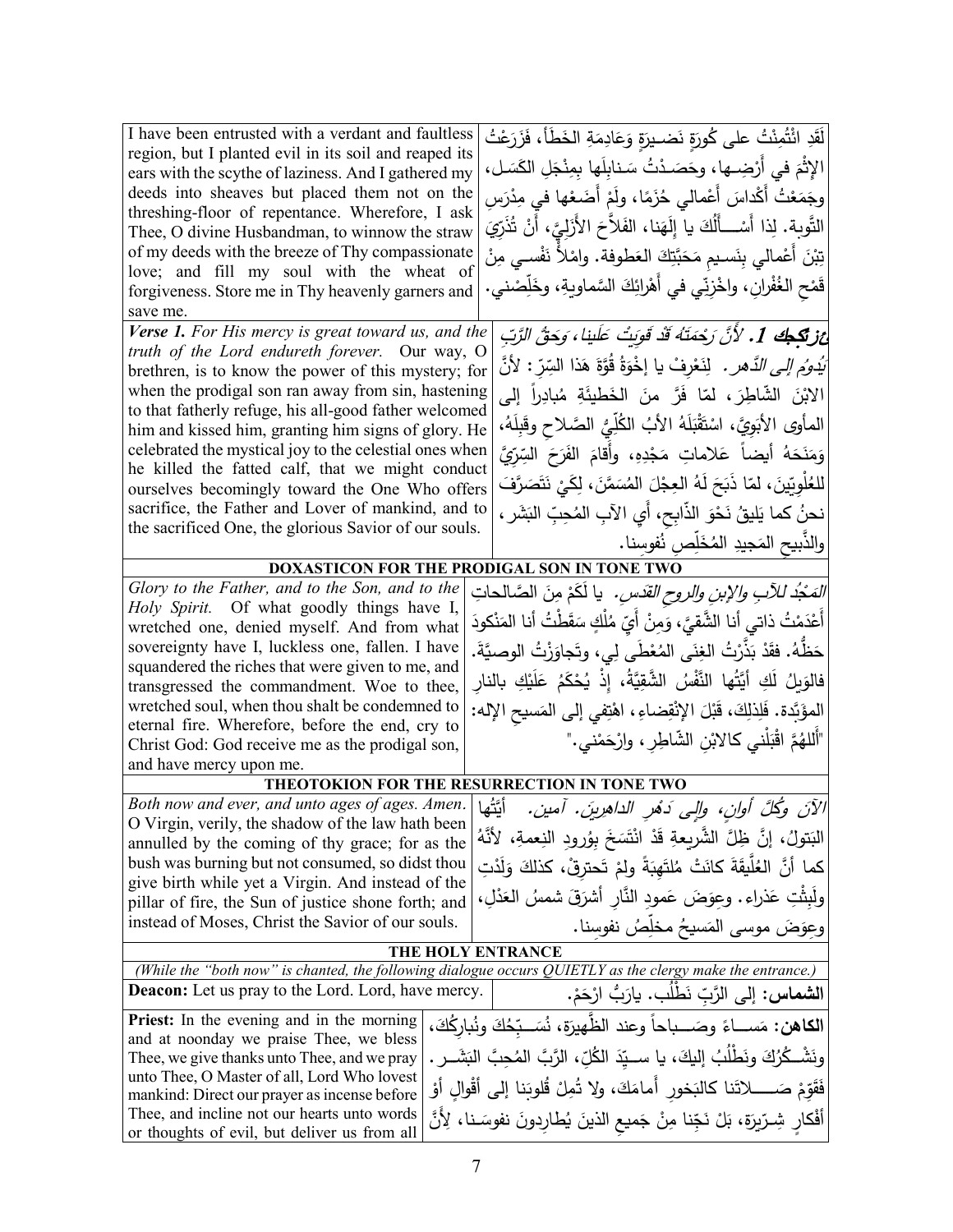| who seek after our souls. For unto Thee, O                                                                                            | عيونَنا إليكَ يا رَبُّ، يا رَبُّ، وعَليكَ تَوَكَّلْنا. فَلا تَخْذُلْنا يا إلهَنا.                   |
|---------------------------------------------------------------------------------------------------------------------------------------|-----------------------------------------------------------------------------------------------------|
| Lord, Lord, are our eyes, and in Thee have<br>we hoped. Put us not to shame, O our God.                                               | لأَنَّهُ بِكَ يَليقُ كُلُّ مَجْدٍ وإِكْرامٍ وسُجودٍ، أَيُّها الآبُ والإِبنُ والرُّوحُ               |
| For unto Thee are due all glory, honor, and                                                                                           |                                                                                                     |
| worship: to the Father and to the Son and to                                                                                          | الْقُدُس، الآنَ وكلَّ أُوانِ وإلى دَهْرِ الداهِرين. آمين.                                           |
| the Holy Spirit; now and ever, and unto ages                                                                                          |                                                                                                     |
| of ages. Amen.<br>(When the clergy reach the center of the solea, the first part of the great censing begins. After the first part of |                                                                                                     |
| the great censing is completed, this next dialogue occurs QUIETLY.)                                                                   |                                                                                                     |
| <b>Deacon:</b> Bless, master, the holy entrance.                                                                                      | ا <b>لشماس :</b> باركْ يا سَيّدُ الدُخولَ المُقَدَّس.                                               |
| Priest: Blessed is the entrance to thy holy ones,                                                                                     | ا <b>لكاهن:</b> مُباركٌ هو دُخولُ قِدِّيسيكَ كُلَّ حينِ، الآنَ                                      |
| always, now and ever and unto ages of ages.                                                                                           | وكلَّ أوانٍ، وإلى دهر الداهرين.                                                                     |
| Deacon: Amen.                                                                                                                         | الشماس : آمين.                                                                                      |
| Deacon: Wisdom! Stand Upright!                                                                                                        | الشماس: الحِكْمَة! فلْنَسْتَقِمْ!                                                                   |
| <b>O GLADSOME LIGHT</b>                                                                                                               |                                                                                                     |
| Choir: O gladsome Light of the holy glory                                                                                             | ا <b>لجوقة:</b> يا نوراً بهِيًّا لِقُدْسِ مَجْدِ الآبِ الذي لا يَموتُ،                              |
| of the immortal Father, heavenly, holy,                                                                                               | السَّماويُّ، القدّوسُ، المَغْبوطُ، يا يسوعُ المسيحُ. إذْ قدْ بَلَغنا إلى                            |
| blessed Jesus Christ. Now that we have<br>come to the setting of the sun, and behold                                                  |                                                                                                     |
| the light of evening, we praise God: Father,                                                                                          | غُروبِ الشَّمْسِ ونَظرْنا نوراً مسائياً، نُسبِّحُ الآبَ والابنَ والروحَ                             |
| Son, and Holy Spirit. For meet it is at all                                                                                           | القُدُسَ الإِلهَ. فَيا ابنَ اللهِ المُعطى الحياةَ، إِنَّكَ لَمُسْتَحِقٌّ في                         |
| times to worship Thee with voices of praise,<br>O Son of God, Giver of Life. Therefore all                                            | سائرَ  الأوقاتِ  أَنْ  تُسَبَّحَ بأَصْواتٍ بارَّةٍ، لِذلِكَ  العالَمُ  لَكَ  يُمَجِّد.              |
| the world doth glorify Thee.                                                                                                          |                                                                                                     |
|                                                                                                                                       |                                                                                                     |
| <b>Deacon:</b> The evening prokeimenon.                                                                                               |                                                                                                     |
|                                                                                                                                       | ا <b>لشمّاس:</b> تَرْنيمَةُ المَساء.                                                                |
| SATURDAY PROKEIMENON IN TONE SIX<br>Choir: The Lord is King, and hath clothed Himself                                                 |                                                                                                     |
| with majesty. (ONCE)                                                                                                                  | ا <b>لجوقة</b> : اَلرَّبُّ قَدْ مَلَكَ وَالجَلالَ لَبِسَ.                                           |
| Verse 1. The Lord is robed; He is girded with                                                                                         | س <b>تيخن</b> : <i>لَسِّن الرَّبُّ الْقَوَّةَ وَتَمَنْطُقَ بِهَا</i> . (اللازمة)                    |
| strength. (Refrain)<br>Verse 2. For He has established the world so that it                                                           |                                                                                                     |
| shall never be moved. (Refrain)                                                                                                       | <b>ستيخن</b> : <i>'لأَنَّهُ وَطَّدَ المَسْكُونَةَ فَلَنْ تَتَزَعْزَع</i> . (اللازمة)                |
| Verse 3. Holiness befits Thy house, O Lord,                                                                                           | اعز تَكْجُك: لأَنَّهُ ثَبَّتَ الْمَسْكُونَةَ فَلْنِ تَتَزَعِزَع.                                    |
| forevermore. (Refrain)                                                                                                                |                                                                                                     |
| THE LITANY OF FERVENT SUPPLICATION<br><b>Deacon:</b> Let us say with our whole soul and                                               |                                                                                                     |
| with our whole mind, let us say.                                                                                                      | ا <b>لشماس:</b> لِنَقُلْ جَميعُنا مِنُ كُلِّ نُفوسنا ومنْ كُلِّ نِيّاتِنا، لِنَقُلْ.                |
| Choir: Lord, have mercy.                                                                                                              | ا <b>لجوقة:</b> يا رَبُّ ارْحَم.                                                                    |
| <b>Deacon:</b> O Lord Almighty, the                                                                                                   |                                                                                                     |
| God of our Fathers, we pray thee:                                                                                                     | <b>الشماس:</b> أيُّها الرَّبُّ الضَّابطُ الكُلِّ إلهُ آبائِنا، نَطْلُبُ مِنْكَ، فاسْتَجِبْ وارْحَم. |
| hear us, and have mercy.                                                                                                              |                                                                                                     |
| <b>Choir:</b> Lord, have mercy.                                                                                                       | ا <b>لجوقة:</b> يا رَبُّ ارْحَم.                                                                    |
| <b>Deacon:</b> Have mercy on us, O God, according to<br>Thy great mercy, we pray thee, hear us, and have                              | ا <b>لشماس:</b> ارْحَمْنا يا اللهُ بِعَظيم رَحْمَتِكَ، نَطْلُبُ مِنْكَ،                             |
| mercy.                                                                                                                                |                                                                                                     |
| <b>Choir:</b> Lord, have mercy. <i>(thrice)</i>                                                                                       | فاسْتَجِبْ وارْحَم.<br>ا <b>لجوقة:</b> يا رَبُّ ارْحَم. (ثلاثا)                                     |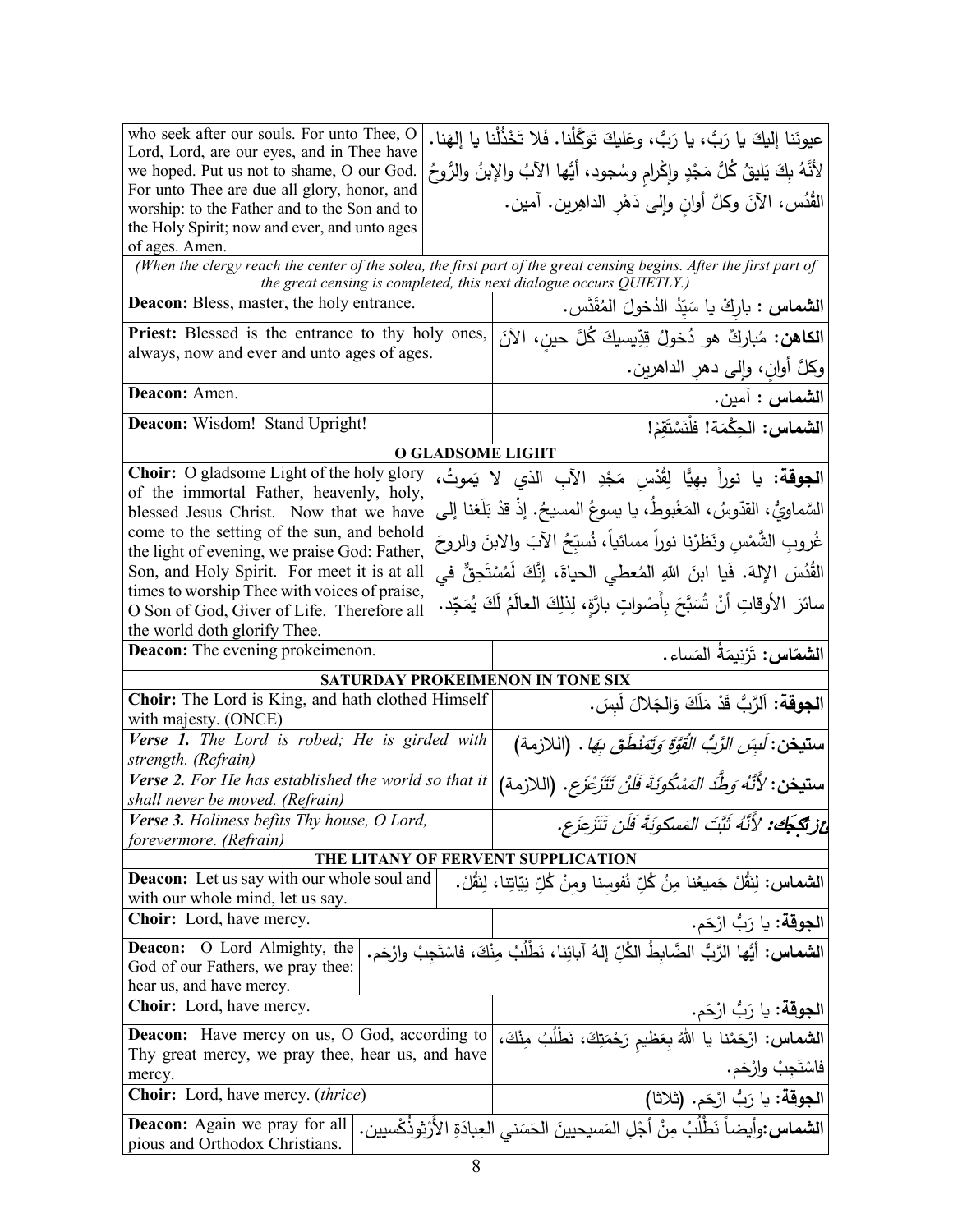| Choir: Lord, have mercy. (thrice)                                                                                  | ا <b>لجوقة:</b> يا رَبُّ ارْحَم. (ثلاثا)                                           |  |
|--------------------------------------------------------------------------------------------------------------------|------------------------------------------------------------------------------------|--|
| Deacon: Again we pray for our father and<br>Metropolitan N. and our Bishop N.                                      | ا <b>لشماس:</b> وَأَيضًا نَطْلُبُ مِنْ أَجلِ أبينا ومِتْروبوليتنا جوزيف.           |  |
| Choir: Lord, have mercy. (thrice)                                                                                  | الجوقة: يا رَبُّ ارْحَم. (ثلاثا)                                                   |  |
| Deacon: Again we pray for our brethren: the                                                                        | ا <b>لشماس:</b> وَأَيْضاً نَطْلُبُ مِنْ أَجْلِ إخْوَتِنا الكَهَنةِ والشَمامِسَةِ   |  |
| priests, hieromonks, deacons, hierodeacons, and<br>monastics, and all our brotherhood in Christ.                   | والرُّهْبانِ والراهِباتِ، وكُلِّ إخْوَتِنا في المَسيح.                             |  |
| Choir: Lord, have mercy. (thrice)                                                                                  | ا <b>لجوقة:</b> يا رَبُّ ارْحَم. (ثلاثا)                                           |  |
| <b>Deacon:</b> Again we pray for mercy, life, peace, health,                                                       | ا <b>لشماس:</b> وأيضاً نَطْلُبُ مِنْ أَجْلِ الرَّحْمَةِ والحياةِ                   |  |
| salvation, and visitation and pardon and forgiveness of                                                            | والسَّلام والعافِيَةِ والخَلاصِ لِعَبيدِ اللهِ، وجَميع                             |  |
| sins for (the servants of God, [Names], and) all<br>Orthodox Christians of true worship, who live and              |                                                                                    |  |
| dwell in this community.                                                                                           | المَسيحيِّينَ الحَسَنى العِبادَةِ الأَرْثِوذُكْسِيينَ السَّاكِنينَ                 |  |
|                                                                                                                    | والمَوْجودينَ في هذا المجتمع.                                                      |  |
| Choir: Lord, have mercy. (thrice)                                                                                  | ا <b>لجوقة:</b> يا رَبُّ ارْحَم. (ثلاثا)                                           |  |
| Deacon: Again we pray for the blessed and ever-<br>memorable founders of this holy church and (for the             | ا <b>لشماس:</b> وَأَيْضاً نَطْلُبُ مِنْ أَجْلِ المطوَّبينَ الدائ <i>ميِّ</i>       |  |
| departed servants of God, [Names], and all our fathers                                                             | الذِّكْرِ الذينِ عَمَّروا هذا الهيكلَ المقدَّسِ، ومِنْ أَجْلِ                      |  |
| and brethren, the Orthodox departed this life before us,                                                           | جَميع المُنْتَقِلينَ مِنْ آبائِنا وإِخْوَتِنا الأَرْثوذُكُسيِّينَ                  |  |
| who here and in all the world lie asleep in the Lord.                                                              | الراقِدينَ هَهُنا وفي كُلِّ مَكان.                                                 |  |
| Choir: Lord, have mercy. (thrice)                                                                                  | ا <b>لجوقة:</b> يا رَبُّ ارْحَم. (ثلاثا)                                           |  |
| <b>Deacon:</b> Again we pray for those who bear                                                                    | ا <b>لشماس:</b> وَأَيْضاً نَطْلُبُ مِنْ أَجْلِ الذينَ يُقَدِّمونَ الأثمارَ والذينَ |  |
| fruit and do good works in this holy and all-                                                                      | يَصْنَعونَ الإحْسانَ في هذا الهيكلِ المقدَّسِ الكليِّ الوقارِ ،                    |  |
| venerable temple, those who serve and those<br>who sing, those praying with us from their                          |                                                                                    |  |
| homes, and all the people here present, who                                                                        | والذينَ يَتْعَبونَ ويُرَتِّلونَ فيهِ، ومِنْ أَجْلِ هذا الشَّعْبِ الواقِفِ،         |  |
| await Thy great and rich mercy.                                                                                    | المُنْتَظِرِ مِنْ لَدُنْكَ الرَّحمَةَ الغَنِيَّةَ العُظْمى.                        |  |
| Choir: Lord, have mercy. (thrice)                                                                                  | الجوقة: يا رَبُّ ارْحَم. (ثلاثا)                                                   |  |
| Priest: For thou art a merciful God and lovest mankind,<br>and unto thee we ascribe glory to the Father and to the | ا <b>لكاهن:</b> لأَنَكَ إلهٌ رَحيِمٌ وَمُحِبٌّ لِلْبَشَرِ، وَلَكَ نُرْسِلُ         |  |
| Son and to the Holy Spirit, now and ever, and unto ages                                                            | المَجْدَ أَيُّها الآبُ، والإِبنُ، والرُّوحُ الْقُدُسُ، الآنَ وكُلَّ                |  |
| of ages.                                                                                                           | أوانٍ، وإ <u>لى دَهرِ ا</u> لداه~رين.                                              |  |
| Choir: Amen.                                                                                                       | ا <b>لجوقة:</b> آمين.                                                              |  |
| THE EVENING PRAYER                                                                                                 |                                                                                    |  |
| People: Vouchsafe, O Lord, to keep us this evening<br>without sin. Blessed art Thou, O Lord, the God of            | ا <b>لشعب:</b> أَهِّلْنا يا رَبُّ أَنْ نُحْفَظَ في هذا المَساءِ بغَير              |  |
| our fathers, and praised and glorified is Thy Name                                                                 | خَطْيئَة. مُبارَكٌ أَنتَ يا رَبُّ، إِلهَ آبائِنا، وَمُسَبَّحٌ وَمُمَجَّدٌ          |  |
| forever. Amen. Let Thy mercy be upon us, O Lord,                                                                   | اسْمُكَ إلى الأَبَدِ، آمين . لِتَكُنْ يا رَبُّ رَحْمَتُكَ عَلَيْنا ، كَمِثْلِ      |  |
| even as we have set our hope on Thee. Blessed art                                                                  | اتِّكالِنا عَلَيْك. مُبارَكٌ أنتَ يا رَبُّ، علِّمْنى وَصاياك.                      |  |
| Thou, O Lord; teach me Thy statutes. Blessed art                                                                   |                                                                                    |  |
| Thou, O Master; make me to understand Thy statutes.<br>Blessed art Thou, O Holy One; enlighten me with             | مُبارَكٌ أنتَ يا سَيّدُ، فَهَمْنى حُقُوقَك. مُبارَكٌ أنتَ يا                       |  |
| Thy statutes. Thy mercy, O Lord, endureth forever.                                                                 | قُدُّوسُ، أَنِرْنى بِعَدْلِك. يا رَبُّ رَحْمَتُكَ إلى الأَبَد، وَعَنْ              |  |
| O despise not the works of Thy hands. To Thee                                                                      | أَعْمالِ يَدَيْكَ لا تُعْرِض. لَكَ يَنْبَغي المَديحُ، بِكَ يَليقُ                  |  |
| belongeth worship, to Thee belongeth praise, to Thee                                                               |                                                                                    |  |
| belongeth glory to the Father and to the Son and to<br>the Holy Spirit, now and ever, and unto ages of ages.       | التَّسْبِيحُ، لكَ يَجِبُ المَجْدُ، أَيُّها الآبُ والابْنُ والرُّوحُ                |  |
| Amen.                                                                                                              | الْقُدُس، الآنَ وكُلَّ أُوانٍ، وإِلَى دَهْرِ الدَّاهرينِ، آمين.                    |  |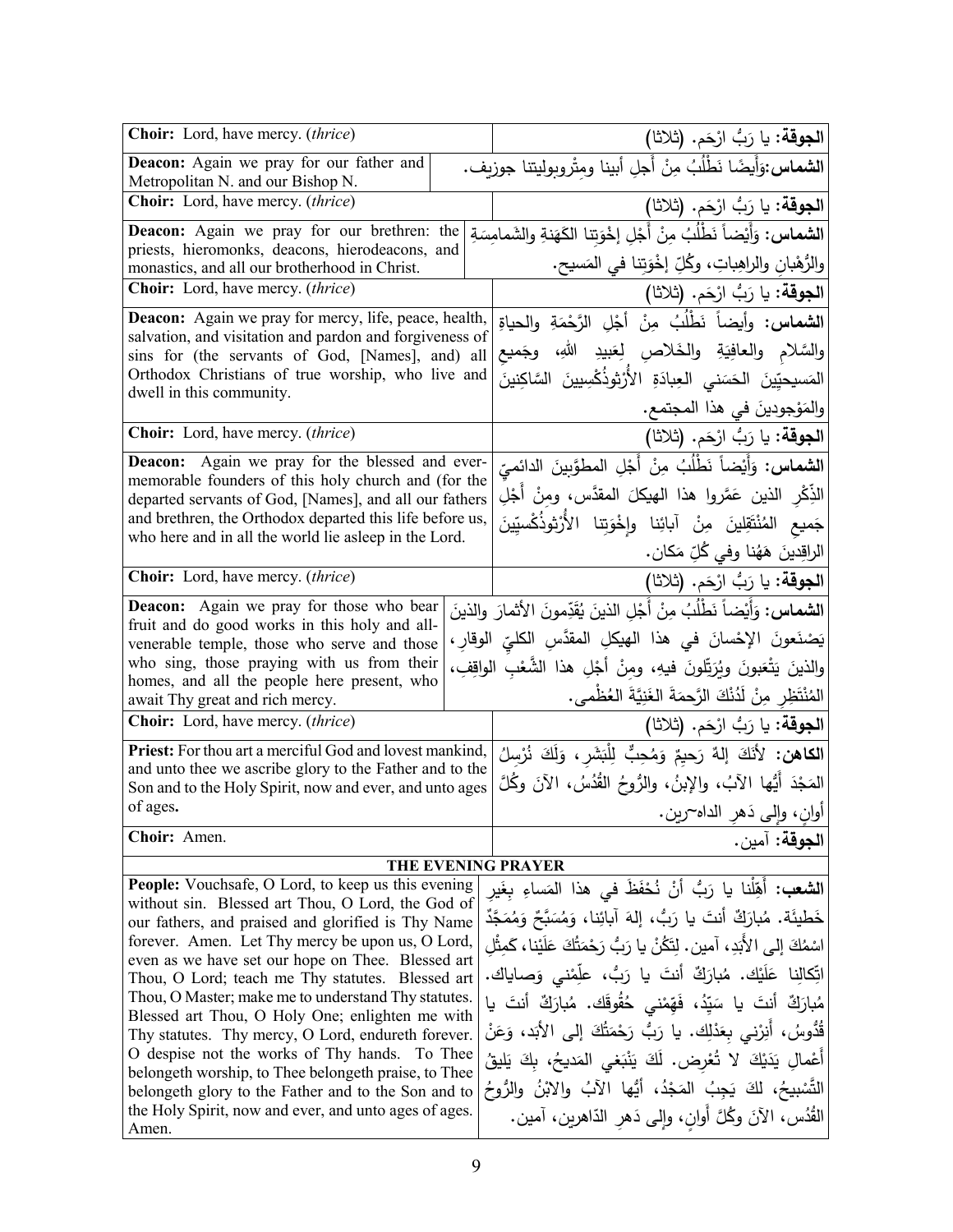| THE LITANY OF SUPPLICATION                                                                                                              |                  |                                                                                                     |
|-----------------------------------------------------------------------------------------------------------------------------------------|------------------|-----------------------------------------------------------------------------------------------------|
| Deacon: Let us complete our evening prayer unto the Lord.                                                                               |                  | ا <b>لشماس:</b> لِنُكَمِّلْ طِلْبَتَنا المسائية لِلْرَّبّ.                                          |
| Choir: Lord, have mercy.                                                                                                                |                  | ا <b>لجوقة:</b> يا رَبُّ ارْحَم.                                                                    |
| <b>Deacon:</b> Help us; save us; have mercy on us;<br>and keep us, O God, by Thy grace.                                                 |                  | ا <b>لشماس:</b> أَعْضُدْ وخَلِّصْ وارْحَمْ واحْفَظْنا يا أللهُ بنِعْمَتِك.                          |
| Choir: Lord, have mercy.                                                                                                                |                  | ا <b>لجوقة:</b> يا رَبُّ ارْحَم.                                                                    |
| <b>Deacon:</b> That the whole evening may be perfect, holy,                                                                             |                  | ا <b>لشماس:</b> أَنْ يَكونَ مَساؤُنا كُلُّهُ كامِلاً، مُقَدَّساً،                                   |
| peaceful, and sinless, let us ask of the Lord.                                                                                          |                  | سلامِيّاً، وبلا خَطيئةٍ، الرَّبَّ نَسأَل.                                                           |
| Choir: Grant this, O Lord.                                                                                                              |                  | ا <b>لجوقة:</b> اسْتَجِبْ يا رَبّ.                                                                  |
| <b>Deacon:</b> An angel of peace, a faithful guide, a guardian<br>of our souls and bodies, let us ask of the Lord.                      |                  | ا <b>لشماس:</b> مَلاكَ سَلام مُرْشِداً، أَميناً، حافِظاً نُفوسَناً<br>وأجْسادَنا، الرَّبَّ نَسْأَل. |
| Choir: Grant this, O Lord.                                                                                                              |                  | ا <b>لجوقة:</b> اسْتَجِبْ يا رَبّ.                                                                  |
| <b>Deacon:</b> Pardon and forgiveness of our sins and<br>transgressions, let us ask of the Lord.                                        |                  | ا <b>لشماس:</b> مُسامَحَةَ خَطايانا وغُفْرانَ زَلاّتِنا، الرَّبَّ نَسْأَل.                          |
| Choir: Grant this, O Lord.                                                                                                              |                  | ا <b>لجوقة:</b> اسْتَجِبْ يا ربّ.                                                                   |
| Deacon: All things good and profitable for our souls                                                                                    |                  | الشماس: الصَّالِحاتِ والمُوافِقاتِ لِنُفوسنا، والسَّلامَ                                            |
| and peace for the world, let us ask of the Lord.                                                                                        |                  | لِلْعالَمِ، الرَّبَّ نَسْأَل.                                                                       |
| Choir: Grant this, O Lord.                                                                                                              |                  | ا <b>لجوقة:</b> اسْتَجِبْ يا ربّ.                                                                   |
| <b>Deacon:</b> That we may complete the remaining time of                                                                               |                  | الشماس: أَنْ نُتَمِّمَ بَقِيَّةَ زَمانِ حَياتِنا بِسَلامِ وتَوْبَةٍ،                                |
| our life in peace and repentance, let us ask of the Lord.                                                                               |                  | الرَّبَّ نَسْأَل.                                                                                   |
| Choir: Grant this, O Lord.                                                                                                              |                  | ا <b>لجوقة:</b> اسْتَجِبْ يا ربّ.                                                                   |
| Deacon: A Christian ending to our life,                                                                                                 |                  | <b>الشماس:</b> أنْ تَكونَ أواخِرُ حَياتِنا مَسيحِيَّةً، سَلامِيَّةً، بِلا حُزْنٍ                    |
| painless, blameless, peaceful, and a good<br>defense before the fearful Judgment Seat of<br>Christ, let us ask of the Lord.             |                  | ولا خِزْي، وجَواباً حَسَناً لَدى مِنْبَرِ المَسيح المَرْهوبِ، نَسْأَل.                              |
| Choir: Grant this, O Lord.                                                                                                              |                  | ا <b>لجوقة:</b> اسْتَجِبْ يا ربّ.                                                                   |
| <b>Deacon:</b> Calling to remembrance our all-                                                                                          |                  | ا <b>لشماس:</b> بَعْدَ ذِكْرِنا الْكُلِّيَّةَ القَداسَةِ، الطاهِرَةَ، الفائِقَةَ البَرَكاتِ،        |
| holy, immaculate, most blessed and<br>glorious Lady the Theotokos and ever-                                                             |                  | المَجيدةَ، سيِّدَتَنا والِدةَ الإِلهِ الدائِمَةَ البَتولِيَّةِ مَرْيَمَ مَعَ جميعِ                  |
| virgin Mary, with all the Saints, let us<br>commend ourselves and each other, and<br>all our life unto Christ our God.                  |                  | القدِّيسينَ، لِنوْدِعْ أَنفُسَنا وبَعْضُنا بَعْضاً وَكُلَّ حَياتِنا لِلْمَسيحِ الإله.               |
| Choir: To Thee, O Lord.                                                                                                                 |                  | ا <b>لجوقة:</b> لكَ يا رَبّ.                                                                        |
| <b>Priest:</b> For thou art a good God and lovest                                                                                       |                  | ا <b>لكاهن:</b> لأنَّكَ إلهٌ صالِحٌ ومُحِبٌّ لِلْبَشَرِ ، ولكَ نُرْسِلُ المجْدَ، أيُّها             |
| mankind, and unto Thee we ascribe glory to<br>the Father and to the Son and to the Holy<br>Spirit, now and ever, and unto ages of ages. |                  | الآبُ والإِبْنُ والرُّوحُ القُدُسُ، الآنَ وكُلَّ أوانِ، وإِلى دَهْرِ الدَّاهِرين.                   |
| Choir: Amen.                                                                                                                            |                  | ا <b>لجوق</b> : آمين.                                                                               |
|                                                                                                                                         | <b>THE PEACE</b> |                                                                                                     |
| Priest: Peace be to all.                                                                                                                |                  | ا <b>لكاهن:</b> السَّلامُ لِجَميعِكُم.                                                              |
| <b>Choir:</b> And to thy spirit.                                                                                                        |                  | ا <b>لجوقة</b> : ولروحِكَ أَيْضاً.                                                                  |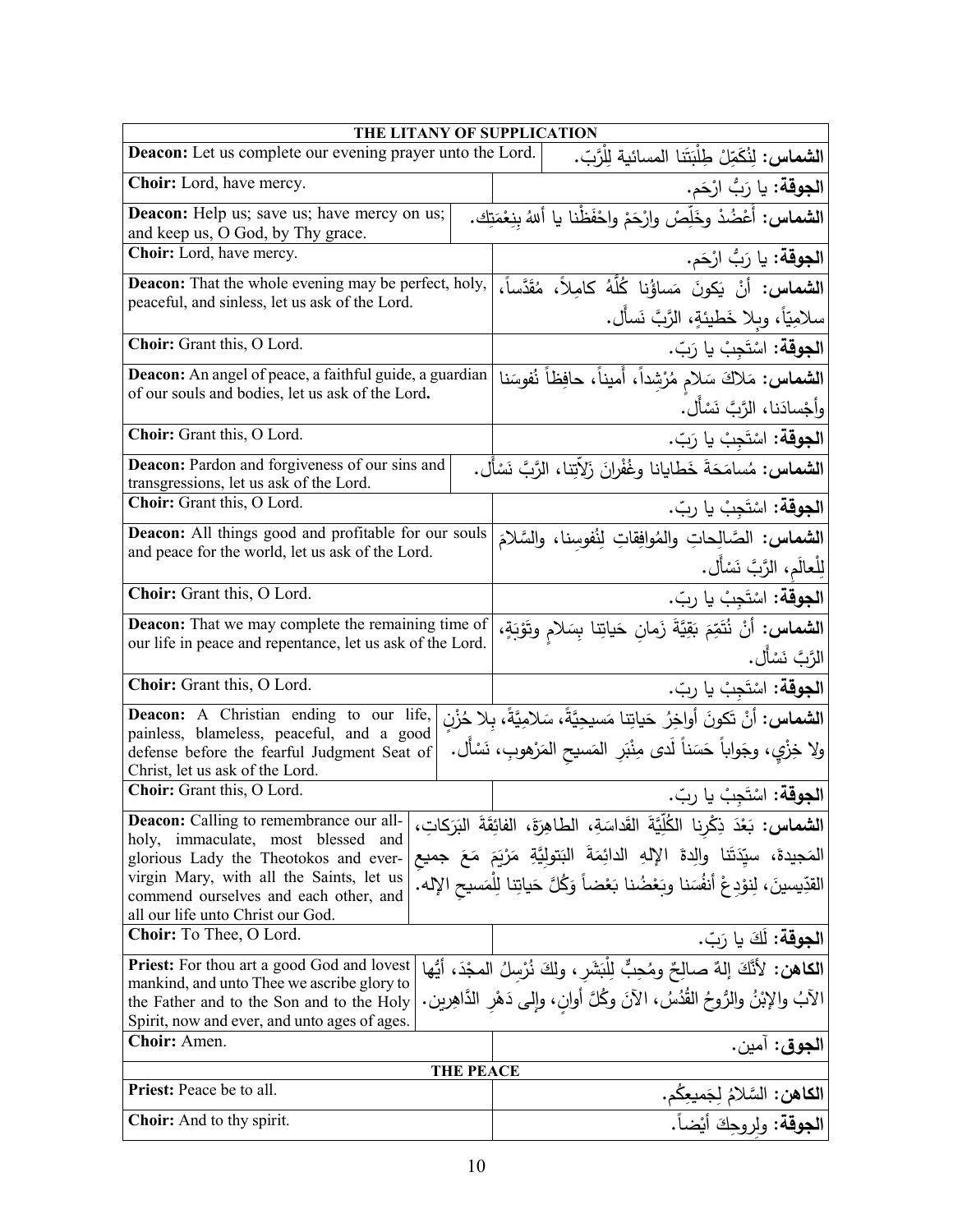| Deacon: Let us bow our heads unto the Lord.                                                                          | <b>الشماس:</b> لِنَحْن رؤوسَنا لِلْرَّبّ.                                             |
|----------------------------------------------------------------------------------------------------------------------|---------------------------------------------------------------------------------------|
| Choir: To thee, O Lord.                                                                                              | ا <b>لجوقة:</b> لَكَ يا رَبّ.                                                         |
|                                                                                                                      | All bow their heads as the priest says the following prayer:                          |
| Priest: O Lord our God, who didst bow the heavens                                                                    | ا <b>لكاهن:</b> أيُّها الرَّبُّ إلهُنا، يا مَنْ طَأطَأَ السَّماواتِ ونَزَلَ           |
| and come down for the salvation of mankind: Look<br>upon thy servants and thine inheritance; for unto                | لِخَلاص جِنْس البَشَر ، أَنظُرْ إلى عَبيدِكَ وإلى ميراثِكَ،                           |
| thee, the fearful Judge who yet lovest mankind, have                                                                 | فإِنَّ عَبِيدَكَ قَدْ حَنَوا رُؤُوسَهُمْ وأَخْضَعُوا أَعْناقَهُمْ لَكَ،               |
| thy servants bowed their heads and submissively                                                                      |                                                                                       |
| inclined their necks, awaiting not help from men but<br>entreating thy mercy and looking confidently for thy         | أَيُّها القاضى المَهيبُ المُحِبُّ البَشَرِ ، غيرَ مُنْتَظِرِينَ                       |
| salvation. Guard them at all times, both during this                                                                 | الْمَعُونَةَ مِنَ الْبَشَرِ ، بَلْ مُنْتَظِرِينَ رَحْمَتَكَ وِمُتَوَقِّعِينَ          |
| present evening and in the approaching night, from                                                                   | خَلاصَكَ. فاحْفَظْهُمْ في كُلِّ حينٍ، وفي هَذا المَساءِ                               |
| every foe, from all adverse powers of the devil and<br>from vain thoughts and from evil imaginations.                | الحاضِر ، والليلِ المُقْبِلِ، مَصونينَ مِنْ كُلِّ فِعْلِ مُضادِّ                      |
|                                                                                                                      | شَيطانِيّ، ومِنَ الأَفْكارِ الباطِلَةِ والهَواجِسِ الشِرِّيرَةِ.                      |
| Priest: Blessed and glorified be the might of thy                                                                    | <b>الكاهن:</b> لِيَكُنْ عِزُّ مُلْكَكَ مُبَارَكاً وَمُمَجَّداً أَيُّها الآبُ والابْنُ |
| kingdom of the Father and of the Son and of the                                                                      |                                                                                       |
| Holy Spirit, now and ever, and unto ages of ages.                                                                    | وَالزُوحُ الْقُدُسْ، الآنَ وَكُلَّ أَوَانٍ وَإِلَى دَهْرِ الدَاهِرِينِ.               |
| Choir: Amen.                                                                                                         | ا <b>لجوقة:</b> آمين.                                                                 |
|                                                                                                                      | APOSTICHA FOR THE RESURRECTION IN TONE TWO                                            |
| Thy Resurrection, O Christ Savior, hath                                                                              | إِنَّ قيامتَكَ أَيُّها المســــيحُ المُخلِّصُ أنـارَتْ جَميعَ المســــكونـةِ،         |
| illumined the whole universe. Thou hast<br>renewed Thy creation. O Lord Almighty,                                    | واسْتَدْعَيْتَ جِبْلَتَكَ، أَيُّها الرَّبُّ القادِرُ  على كُلِّ شَيئٍ، المجدُ لك.     |
| glory to Thee.                                                                                                       |                                                                                       |
| Verse 1. The Lord is King, and hath clothed Himself with                                                             | ئ في السَّمَاعِ 1: الرّبِّ قَدْ مَلَكَ، والجمالَ لَبِسْ. لَبِسَ                       |
| majesty. The Lord is robed; He is girded with strength. By                                                           |                                                                                       |
| the Tree, O Savior, Thou hast removed the curse that was                                                             | <i>الرَبُّ القوَّة وَتَمَنْطُق بِها.</i> أَيُّها المخلِّصُ، لَقَدْ أَزَلْتَ           |
| caused by a tree; and by Thy Burial Thou hast caused the                                                             | بـالعود اللعْنَةَ النـاجِمَةَ مِنَ العود، وأنرْتَ بقيامتِكَ                           |
| might of Death to die. Thou hast illumined our race by Thy<br>Resurrection. Wherefore, do we shout to Thee, O Christ | جنسَـــــنا، فَلِذا نهتِفُ إليكَ: أَيُّها المســـــيحُ إلهُنا،                        |
| our Lord, Giver of life, glory to Thee.                                                                              | مُعْطى الحَياة، المجدُ لك.                                                            |
| Verse 2. For He has established the world so that it shall                                                           | أَيُّها<br>غز <b>تَكِيكَ 2:</b> لأَنَّهُ ثَبَّتَ المسكونَةَ فَلَنْ تَتَزَعْزَع.       |
| never be moved. O Christ, when Thou wast seen nailed<br>upon the Cross, Thou didst invert the beauty of creation.    | المسيحُ، مُذْ شوهدْتَ على الصليبِ مُسمَّراً، أَحَلْتَ جمالَ                           |
| Yet withal did the soldiers show brutality when they                                                                 |                                                                                       |
| pierced Thy side with a spear. And the Hebrews                                                                       | البرايا. وَمَعَ هذا، فَقَدْ أَظْهَرَ الأَجْنادُ شَراسَةً، إذْ طَعَنوا                 |
| comprehended not the might of Thine authority, seeking<br>to seal Thy tomb. But Thou Who for the compassion of       | جَنْبَكَ بِحَرْبَةٍ. والعِبرانيونَ لَمْ يَفْهَموا سِيادَةَ سُلْطانِكَ، بَلِ           |
| Thy mercies didst accept a tomb, and didst rise in three                                                             | النَّمَسوا أَنْ يَخْتِموا رَمْسَكَ. لَكِنْ يا مَنْ مِنْ أَجْلِ تَحَذُّن               |
| days, O Lord, glory to Thee.                                                                                         | مَراحِمِهِ قَبِلَ قَبْراً وقامَ لِثَلاثَةِ أَيَّام، المجدُ لك.                        |
| <b>Verse 3.</b> Holiness befits Thy house, O Lord,                                                                   | <b>ئزيَّكِيكَ 3:</b> لبيتِكَ يَنْبَغي النَّسبيُح يا الله.   أيُّها المسيحُ            |
| forevermore. O Christ God, O Giver of life, Thou<br>didst bear the Passion willingly for the sake of the             | الإِلَهُ، يا مُعْطى الحياة، لَقَدِ أَحْتَمَلْتَ الآلامَ طوعاً مِنْ أَجْلِ             |
| dead. Thou didst descend into Hades for Thou art                                                                     | المَائتينَ، وانحدَرْتَ إلى الجَحيم بِما أَنَّكَ مُقْتَدِرٌ ، فَاسْتَلَبْتَ            |
| mighty, and didst snatch away from the hand of the                                                                   |                                                                                       |
| proud one those who there awaited Thy coming,                                                                        | مِنْ يَدِ المُتَجَبِّرِ أُولَٰئِكَ الذينَ كانوا هُناك مُتَوَقِّعينَ وُرودَك،          |
| bestowing paradise upon them for an abode instead<br>of Hades. Wherefore, we supplicate Thee to give                 | مانِحاً إيَّاهُمُ عِوَضَ الجَحيمِ الفِرْدَوْسَ مَسْكَناً. فَلِهذا نَضْرَعُ            |
| us who glorify Thy third-day Resurrection                                                                            | إِلَيْكَ أَنْ تَهَبَ لَنا نَحْنُ الْمُمَجّدينَ قِيامَتَكَ ذاتَ النَّلاثَةِ الأيام،    |
| forgiveness of sins, and the Great Mercy.                                                                            | غُفْرانَ الخَطايا والرَحْمَةَ العُظْمي.                                               |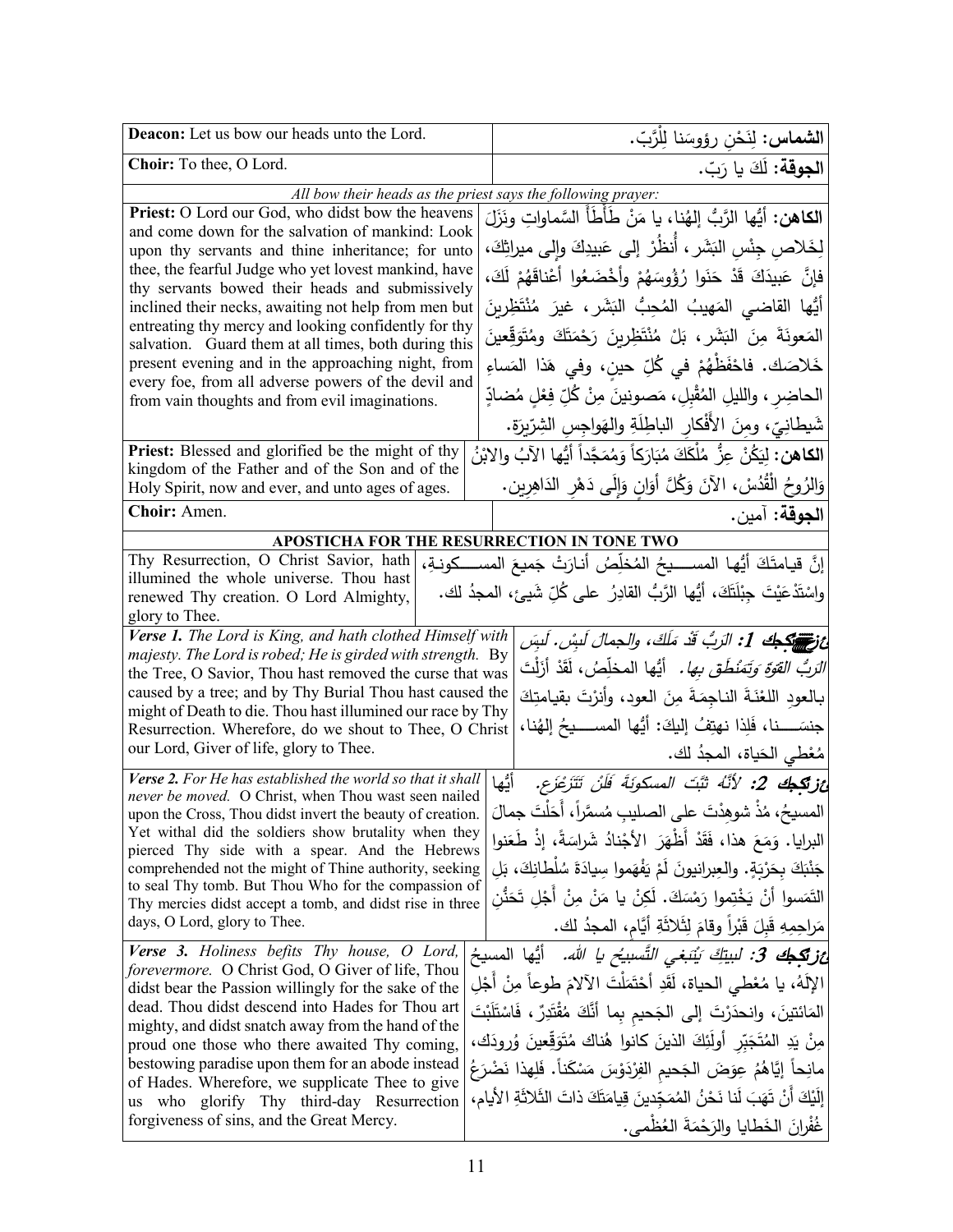| DOXASTICON FOR THE PRODIGAL SON IN TONE SIX                                                                |                                                                                   |
|------------------------------------------------------------------------------------------------------------|-----------------------------------------------------------------------------------|
| Glory to the Father, and to the Son, and to the                                                            | <i>المَجْدُ للآبِ والإبنِ والروح القدّسِ.</i> ﴿ إِذْ بَدَّدْتُ غِنَى الْمِنْحَةِ  |
| Holy Spirit. Having squandered the riches of                                                               | الأبويَّةِ، أنـا الشَّــــقِيَّ، رَعَيْتُ مَعَ البَهائِم العَادِمَةِ النُّطْقِ.   |
| the fatherly gift, I, wretched one, grazed with                                                            |                                                                                   |
| the dumb beasts. I desired their food and<br>hungered; for I had not enough. Wherefore, I                  | وكُنْتُ أَشَتْهِي غِذاءَهَا، فأَتَضَوَّرُ جُوْعًا، إِذْ لَمْ أَكُنْ لِأَشْبَعَ.   |
| shall return to the compassionate Father,                                                                  | لِذَلِكَ أعودُ راجِعاً إلى الأبِ المُتَحَنِّنِ، هاتِفاً بِعَبَراتٍ: "اقْبَلْني    |
| crying with tears: Receive me as one of Thy                                                                | كَأَحَدِ أَجَرائِكَ، إذْ أَنا جاثٍ تُجاهَ مَحَبَّتِكَ لِلْبَشَرِ ، وخَلِّصْني."   |
| servants, as I kneel to Thy love for mankind,                                                              |                                                                                   |
| and save me.                                                                                               |                                                                                   |
| THEOTOKION FOR THE RESURRECTION IN TONE SIX                                                                |                                                                                   |
| Both now and ever, and unto ages of ages. Amen.                                                            | الآنَ وكلَّ أوانٍ وإلى دهرِ الداهرين. آمين.   أيَّتُهَا الكلَّيَّةُ               |
| O most pure one, when Christ the Lord, my                                                                  | النقاوة، إنَّ المسيحَ الربَّ مُبْدِعي ومُنْقِذي، لمّا وافي مِنْ                   |
| Creator and Savior, came forth from thy womb,                                                              |                                                                                   |
| putting me on, He did free Adam from the                                                                   | حَشَـاكِ لابِسـاً إِيّايَ، أَعْتَقَ آدَمَ مِنَ اللغْنَةِ القديمة. لِذلِكَ         |
| ancient curse. Wherefore, O most pure one, since                                                           | يـا كُلِيَّـةَ الطَّهـارة، بمـا أنَّـكِ أُمٌّ للإلـهِ وبَتولٌ بـالحقيقةِ،         |
| thou art the Theotokos and a Virgin in truth, we<br>shout to thee untiringly with the angels, saying:      |                                                                                   |
| Rejoice, Lady, O thou who art the helper, the                                                              | نَهْتِفُ إلنِكِ بغيرِ فُتورٍ بِســـــلامِ الملاكِ قائلين: إفرَحي                  |
| cover, and the salvation of our souls.                                                                     | أَيَّتُها السِّيدةُ، يا نُصْرَةَ، وسِتْرَ ، وخلاصَ نفوسنا.                        |
| THE HYMN OF ST. SIMEON THE GOD-RECEIVER                                                                    |                                                                                   |
| Choir: Lord, now lettest thou Thy servant                                                                  | ا <b>لكاهن:</b> الآنَ أَطْلِقْ عَبْدَكَ أَيُّها السَّــيّدُ على حَسَــبِ قَوْلِكَ |
| depart in peace, according to Thy word; for                                                                |                                                                                   |
| mine eyes have seen Thy salvation, which                                                                   | بسَــلام، لأنَّ عَيْنَيَّ قَدْ أَبْصَــرَتا خَلاصَــك الذي أعْدَدْتَهُ أمامَ      |
| Thou hast prepared before the face of all                                                                  | كُلِّ الشُّعوبِ، نوراً لاسْتِعْلانِ الأُمَمِ، ومَجْداً لِشَعْبِكَ إِسْرائيل.      |
| people, a light to lighten the Gentiles and the                                                            |                                                                                   |
| glory of Thy people Israel.                                                                                |                                                                                   |
| <b>THE TRISAGION PRAYERS</b>                                                                               |                                                                                   |
| People: Holy God, Holy Mighty, Holy Immortal:<br>Have mercy on us. (thrice)                                | ا <b>لشعب:</b> قُدُّوسٌ اللهُ، قُدُّوسٌ القَوِيِّ، قُدُّوسٌ الذي لا               |
|                                                                                                            | يَموتُ، ارحَمْنا. (ثلاثاً)                                                        |
| Glory to the Father, and to the Son, and to the Holy                                                       | المَجدُ للأبِ والابنِ والروح القُدُسِ، الآنَ وكلَّ أوان                           |
| Spirit; both now and ever, and unto ages of ages.                                                          | وَإِلَى دَهْرِ الدَاهرينَ. آمين.                                                  |
| Amen.                                                                                                      |                                                                                   |
| All Holy Trinity, have mercy on us. Lord, cleanse us<br>from our sins. Master, pardon our iniquities. Holy | أَيُّها الثالوثُ القدوسُ، ارحمْنا. يا ربُّ اغْفُرْ خَطايانا                       |
| God visit and heal our infirmities, for Thy Name's                                                         | يا سيّد تَجاوزْ عَنْ سَيّئاتِنا. يا قُدّوسُ اطّلِعْ واشْفِ                        |
| sake.                                                                                                      |                                                                                   |
| Lord, have mercy. <i>(thrice)</i>                                                                          | أمْراضَنا، مِنْ أَجْلِ اسْمِكَ.<br>يا ربُ ارْحَم. (ثلاثاً)                        |
|                                                                                                            |                                                                                   |
| Glory to the Father, and to the Son, and to the Holy                                                       | المَجدُ للآبِ والابنِ والروحِ القُدُسِ، الآنَ وكلَّ أُوانِ                        |
| Spirit; both now and ever, and unto ages of ages.<br>Amen.                                                 | وإلى دهرِ الداهرينَ. أمين.                                                        |
| Our Father, Who art in heaven, hallowed be Thy                                                             | أبانا الذي في السَّـــماواتِ، لِيتقدَّس اســــمُكَ، ليأتِ                         |
| Name. Thy kingdom come; Thy will be done on                                                                |                                                                                   |
| earth as it is in heaven. Give us this day our daily                                                       | مَلَكوتُك، لِتَكُنْ مشيئَتُكَ كَمَا في السَّماءِ كذلِكَ على                       |
| bread; and forgive us our trespasses, as we forgive<br>those who trespass against us, and lead us not into | الأرض، خُبْزَنا الْجَوْهَرِيّ أَعْطِنَا اليومَ، واتْرُكْ لَنَا ما                 |
| temptation, but deliver us from evil.                                                                      | علَيْنا، كما نَترُكُ نَحْنُ لِمَنْ لَنا عَلَيْهِ، ولا تُدْخِلْنَا في              |
|                                                                                                            | تَجْرِبِةٍ، لكن نَجِّنَا مِنَ الشريرِ .                                           |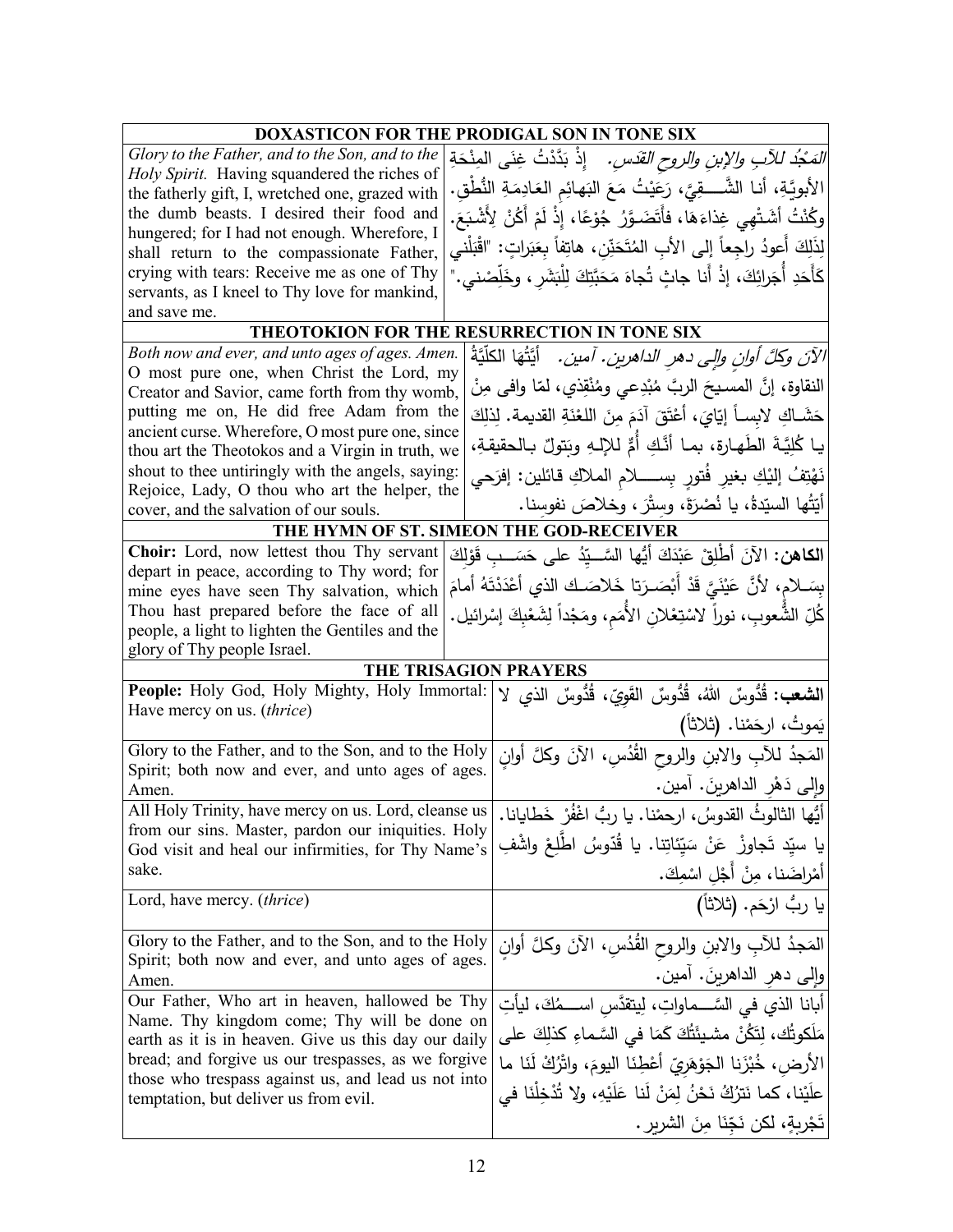| <b>Priest:</b> For thine is the kingdom, and the power,                                                                    | الكاهن: لأنَّ لَكَ المُلْكَ، والقُوَّةَ، والمَجْدَ، أيُّها الآبُ والإبنُ          |  |
|----------------------------------------------------------------------------------------------------------------------------|-----------------------------------------------------------------------------------|--|
| and the glory, of the Father, and of the Son, and                                                                          | والروحُ القُدُسُ، الآنَ وكلَّ أوانِ وإلى دهرِ الداهرين.                           |  |
| of the Holy Spirit, now and ever and unto ages<br>of ages.                                                                 |                                                                                   |  |
| Choir: Amen.                                                                                                               | ا <b>لجوقة:</b> آمين.                                                             |  |
| RESURRECTIONAL APOLYTIKION IN TONE TWO                                                                                     |                                                                                   |  |
| When Thou didst submit Thyself unto death, O                                                                               | عِنْدَما انْحَدَرْتَ إِلَى المَوْتِ، أَيُّها الْحَياةُ الذي لا يموت،              |  |
| Thou deathless and immortal One, then Thou                                                                                 |                                                                                   |  |
| حينئذٍ أَمَتَّ الْجَحيمَ ببَرْقِ لاهوتك. وعِنْدَما أَقَمْتَ<br>didst destroy hell with Thy Godly power. And                |                                                                                   |  |
| when Thou didst raise the dead from beneath the<br>الأَمْواتَ مِنْ تَحْتِ الثَّرِى، صَرَخَ نَحْوَكَ جَميعُ الْقُوَّاتِ     |                                                                                   |  |
| earth, all the powers of Heaven did cry aloud unto                                                                         | السَّماويين: أيُّها المسيحُ الإِله، مُعْطى الحَياةِ المَجْدُ لك.                  |  |
| Thee: O Christ, Thou giver of life, glory to Thee.                                                                         |                                                                                   |  |
| RESURRECTIONAL THEOTOKION IN TONE TWO                                                                                      |                                                                                   |  |
| Glory to the Father, and to the Son, and to the Holy<br>Spirit. Both now and ever, and unto ages of ages.                  | المَمْجُدُ للآبِ، والإبنِ، والروحِ الْقُدْسِ. الآنَ وكُلَّ أُوانِ والِي           |  |
| Amen. Exceeding glorious beyond the power of                                                                               | دَ <i>هْرِ الداهِرِين. أمين.</i> أَسْرارُكِ كلُّها يا والدة الإلهِ تَفوقُ         |  |
| thought are thy mysteries, O Theotokos. For                                                                                | كُلَّ عقْلِ وتَسْمو على كُلِّ مَجْدٍ. لأَنَّكِ وأنتِ مَخْتومةُ                    |  |
| being sealed in purity and preserved in virginity,                                                                         |                                                                                   |  |
| thou wast acknowledged to be in very truth the                                                                             | الطَّهارَةِ، ومَصونةُ البَتوليَّةِ، عُرفْتِ أمّاً بِغيرِ رِيْبٍ، وَوَلِدْتِ       |  |
| mother who didst bring forth the true God;                                                                                 | الإِلهَ الحَقيقيّ، فإِلَيْهِ ابْتَهِلِّي أَنْ يُخَلِّصَ نُفوسَنا.                 |  |
| wherefore entreat Him to save our souls.                                                                                   |                                                                                   |  |
| <b>THE DISMISSAL</b><br>Deacon: Wisdom!<br>ا <b>لشمّاس :</b> حكْمَةٌ.                                                      |                                                                                   |  |
|                                                                                                                            |                                                                                   |  |
| Choir: Father, bless!                                                                                                      | ا <b>لجوقة:</b> بارك يا أب.                                                       |  |
| Priest: Christ our God, the Existing One, is blessed,                                                                      | ا <b>لكاهن:</b> المَسيحُ إلهُنا، الذي هو مُبارَكٌ كُلَّ حين،                      |  |
| always, now and ever, and unto ages of ages.                                                                               | الآنَ وكلَّ أوانِ وإلى دهرِ الداهرين.                                             |  |
| Choir: Amen. Preserve, O God, the holy Orthodox<br>ا <b>لجوقة:</b> آمين. لِيُوَطِّدِ الرَّبُّ الإلهُ الإيمانَ المُسْتَقيمَ |                                                                                   |  |
| faith and all Orthodox Christians, unto ages of ages.                                                                      | الرأي، مَعَ جَميع المَسيحيينَ الأَرْثوذُكْسيين، آمين.                             |  |
| Amen.                                                                                                                      |                                                                                   |  |
| Priest: Most holy Theotokos, save us.                                                                                      | الكاهن: أيّتُها الفائقُ قُدسُها والدةُ الإلهِ خَلِّصينا.                          |  |
| Choir: More honorable than the Cherubim, and                                                                               | ا <b>لجوقة:</b> يا مَنْ هِيَ أكرَمُ مِنَ الشاروبيم، وأرفَعُ مجداً                 |  |
| more glorious beyond compare than the Seraphim,<br>thou who without corruption bearest God the Word                        | بغيرِ قِياسٍ مِنَ السارافيمِ، التي مِنْ دونِ فَسادٍ وَلِدَتْ                      |  |
| and art truly Theotokos: we magnify thee.                                                                                  | كَلِمَةَ الله، حقاً أنَّكِ والدةُ اﻹلهِ إيَّاكِ نُعَظِّم.                         |  |
|                                                                                                                            |                                                                                   |  |
| <b>Priest:</b> Glory to Thee, O Christ our God and<br>our hope, glory to Thee.                                             | ا <b>لكاهن:</b> المَجْدُ لَكَ أَيُّها المسيحُ الإِلهُ، يا رجاءَنا، المَجْدُ لَكَ. |  |
| <b>Choir:</b> Glory to the Father, and to the Son, and to the                                                              | ا <b>لجوقة:</b> المَجْدُ للأَبِ والابنِ والروح القُدُسِ، الآنَ                    |  |
| Holy Spirit; both now and ever, and unto ages of                                                                           | وكلَّ أُوانٍ وإلى دَهرِ الداهرينَ. آمين. يا رَبُّ ارْحَم.                         |  |
| ages. Amen. Lord, have mercy (thrice). Father,<br>bless.                                                                   |                                                                                   |  |
|                                                                                                                            | (ثلاثاً) باركْ يا أب.                                                             |  |
| <b>Priest:</b> May He Who rose from the dead,                                                                              | ا <b>لكاهن:</b> أَيُّها المَسيحُ إلهُنا الحَقيقى، يا مَنْ قامَ مِن بين            |  |
| Christ<br>God,<br>through<br>our<br>true<br>the                                                                            | الأمواتِ، بشَفاعاتِ أَمِّكَ القِدّيسةِ الكُلِّيَّةِ الطهارةِ والبَرِيئةِ مِنْ     |  |
| intercessions of His all-immaculate and all-<br>blameless holy Mother; by the might of the                                 |                                                                                   |  |
| Precious and Life-giving Cross; by the                                                                                     | كُلِّ عيبِ؛ وبِقُدْرِةِ الصليبِ الكَريمِ المُحْييِ؛ وبِطَلَباتِ القُوّاتِ         |  |
| protection of the honorable Bodiless                                                                                       | السماويّةِ المُكَرَّمةِ العادِمةِ الأجْسادِ؛ والنبيِّ الكَريمِ السابقِ            |  |
| Powers of Heaven; at the supplication of                                                                                   | المَجيدِ يوحَنّا المَعمْدانِ؛ والقديسِّينَ المُشَرَّفينَ الرُّسُلِ الجَديرِينَ    |  |